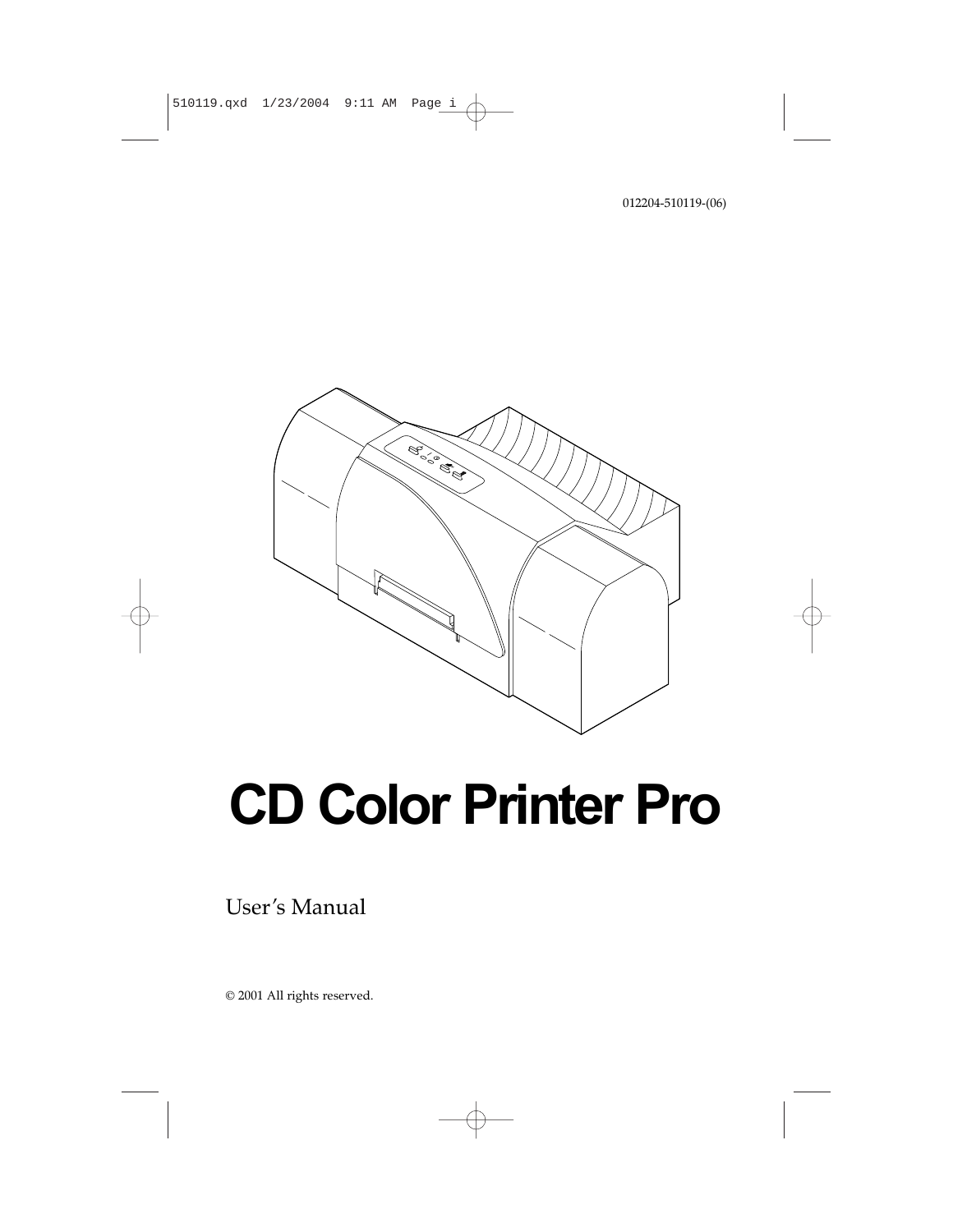Notices: The information in this document is subject to change without notice. NO WARRANTY OF ANY KIND IS MADE WITH REGARD TO THIS MATERIAL, INCLUDING, BUT NOT LIMITED TO, THE IMPLIED WARRANTIES OF MERCHANTABILITY AND FITNESS FOR A PARTICULAR PURPOSE. No liability is assumed for errors contained herein or for incidental or consequential damages in connection with the furnishing, performance, or use of this material. This document contains proprietary information which is protected by copyright. All rights are reserved. No part of this document may be photocopied, reproduced, or translated into another language without prior written consent.

**Trademark Acknowledgments:** IBM is a registered trademark of International Business Machines Corporation. Windows is a trademark of Microsoft Corporation. All other trademarks are the property of their respective owners. CandelaColor® Charged by Pictographics is a registered trademark of Pictographics International Corporation.

#### Printing History

Edition 1.6, #012204, © Copyright 2001, All rights reserved.

**FCC Compliance Statement:** This device complies with part 15 of the FCC rules. Operation is subject to the following two conditions: (1) this device may not cause harmful interference, and (2) this device must accept any interference received, including interference that may cause undesired operation.

For Users in the United States: This equipment has been tested and found to comply with the limits for a Class B digital device, pursuant to Part 15 of the FCC Rules. These limits are designed to provide reasonable protection against harmful interference in a residential installation. This equipment generates, uses, and can radiate radio frequency energy and, if not installed and used in accordance with the instructions, may cause harmful interference to radio communications. However, there is no guarantee that interference will not occur in a particular installation. If this equipment does cause harmful interference to radio or television reception, which can be determined by turning the equipment off and on, the user is encouraged to try to correct the interference by one or more of the following measures:

- Re-orient or relocate the receiving antenna.
- Increase the separation between the equipment and receiver.
- Connect the equipment into an outlet on a circuit different from that to which the receiver is connected.
- Consult the dealer or an experienced radio/TV technician for help.

Use of a shielded cable is required to comply with the Class B limits of Part 15 of the FCC Rules. You are cautioned that any changes or modifications not expressly approved in this manual could void your authority to operate and/or obtain warranty service for this equipment.

Within the U.S., this product is intended to be supplied by a UL Listed Direct Plug-in Power Unit marked Class 2 and rated 30 Vdc, 830 mA or 1.0A.

For Users in Canada: This digital apparatus does not exceed the Class B limits for radio noise for digital apparatus set out on the Radio Interference Regulations of the Canadian Department of Communications. Le present appareil numerique n'emet pas de bruits radioelectriques depassant les limites applicables aux appareils numeriques de la class B prescrites dans le Reglement sur le brouillage radioelectrique edicte par le ministere des Communications du Canada.

#### CAUTION!

TO PREVENT FIRE OR SHOCK HAZARD, DO NOT EXPOSE THE UNIT TO RAIN OR MOISTURE. TO REDUCE THE RISK OF ELECTRIC SHOCK, DO NOT REMOVE EXTERIOR PANELS. NO USER-SERVICEABLE PARTS INSIDE. REFER SERVICING TO QUALIFIED SERVICE PERSONNEL. OPERATE THE UNIT WITH ONLY THE PROPER ELECTRICAL SPECIFICATIONS AS LABELED ON THE PRINTER AND AC ADAPTER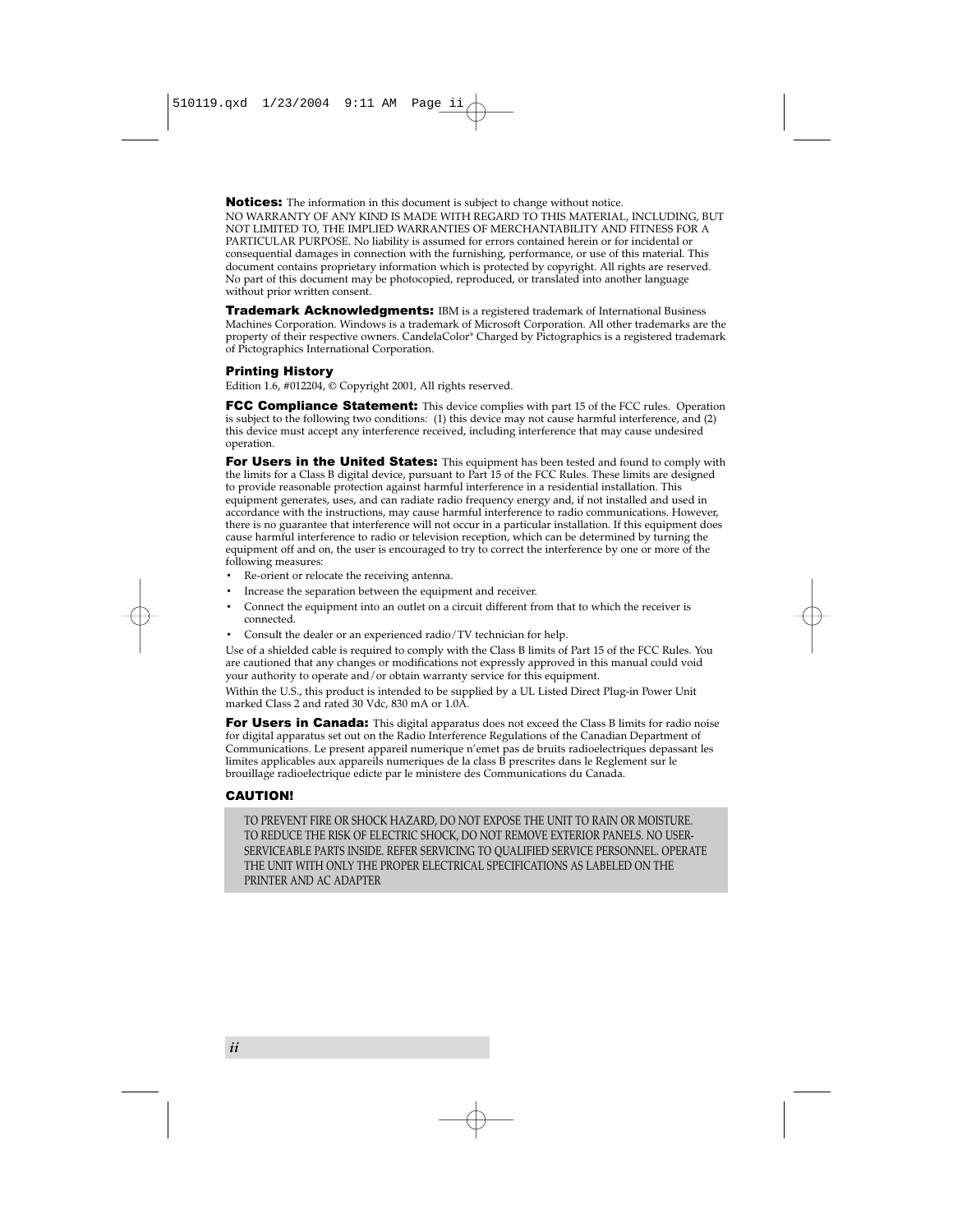### **Read Me First!**

Congratulations on the purchase of your new CD Color Printer. To begin printing with your new printer immediately, please refer to the following quick start instructions. For more complete information regarding all aspects of your printer's operation, please refer to the printer's main User's Manual.

#### HARDWARE SETUP

- 1. Unpackage your printer, and check that the following items are included:
	- Power Adapter
	- Separate Power Cord (220-240V units only)
	- Printer Software CD
	- Color Ink Cartridge
	- Black Ink Cartridge
	- Cardboard CD Templates (5)
	- Warranty Statement and Registration Card
	- Operator's Manual and Other Printed Information
- 2. Connect your printer's power.
- 3. Open the front cover and install the included color and black ink cartridges by pressing the  $\bullet$  Ink Cartridge Button. The color cartridge must be installed in the left position and the black cartridge must be installed in the right position. Insert the cartridges copper-end first into the ink cartridge carrier. Then, push the top of the cartridge back until it snaps into place. When both cartridges are in place, press the  $\parallel$  Ink Cartridge Button again to reset the cartridge carrier.
- 4. Press the  $\blacksquare$  CD Tray Button, and install one of the cardboard CD templates into the CD Tray.
- 5. Run a self test according to the instructions in Section 2-D of the printer User's Manual. This will ensure that both the printer and the ink cartridges are functioning properly. **This procedure should also be done whenever you install a new ink cartridge or if your printer has sat for a few days without printing**. If some of the nozzles do not seem to be firing, perform a clean operation after the printer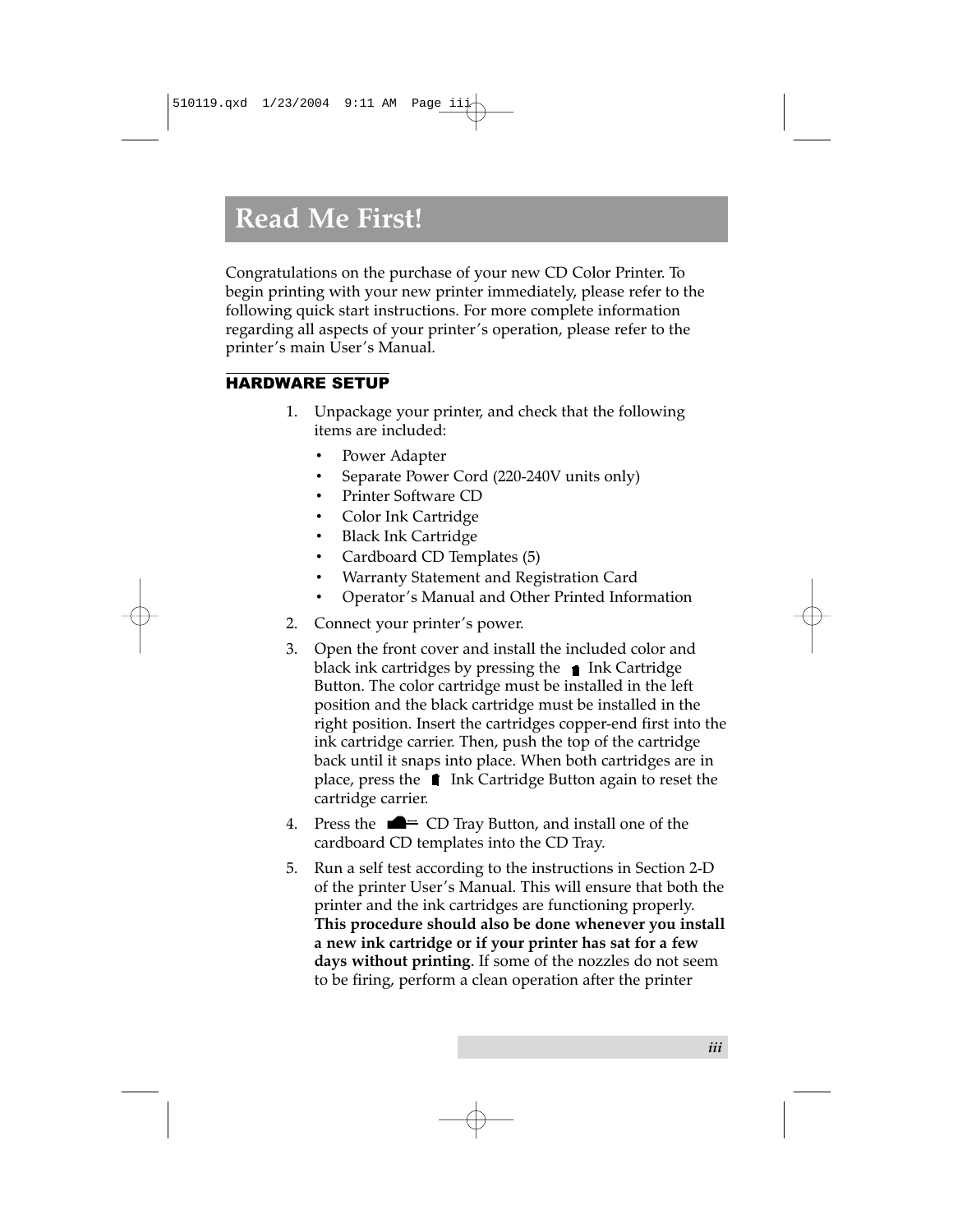driver has been installed. Refer to the cleaning procedure explained within the **Cartridge** button description of Section 3-D in the manual to clean the cartridge nozzles. Also, you must perform a bidirectional calibration prior to printing; see the description in Section 3-D after you have installed the printer driver.

6. Connect the printer to your computer using the proper interface cable. For best results, use a IEEE 1284-Compliant cable or USB to Parallel cable, no longer than 6 feet  $(2 \text{ meters})$  in length. Do not connect to an  $A/B$  switch box. Also, note that the printer will print fastest if your computer's parallel port is set to ECP mode (most new computers are set to ECP). Your computer's manual will have information on changing the parallel port mode if you need to switch it to ECP.

#### SOFTWARE INSTALLATION

Once you have set up your printer, you must then install all of the appropriate software required for printing. The included CD contains all of the necessary software. At a minimum, you must install the printer driver appropriate for your computer's specific operation system. Below is a description of the CD contents as well as installation instructions for each software component.

#### **CD Contents:**

- CD Color Printer Pro Driver for Windows 2000/XP
- 2 Sample CD Designs (TIFF format)

#### **Installation Instructions:**

Windows 2000/XP Printer Drivers:

- 1. Insert the included CD into your computer's CD-ROM drive.
- 2. Click on the **Start** button on the task bar, then click on **Printers and Fax** in WindowsXP, or Printer in Windows 2000.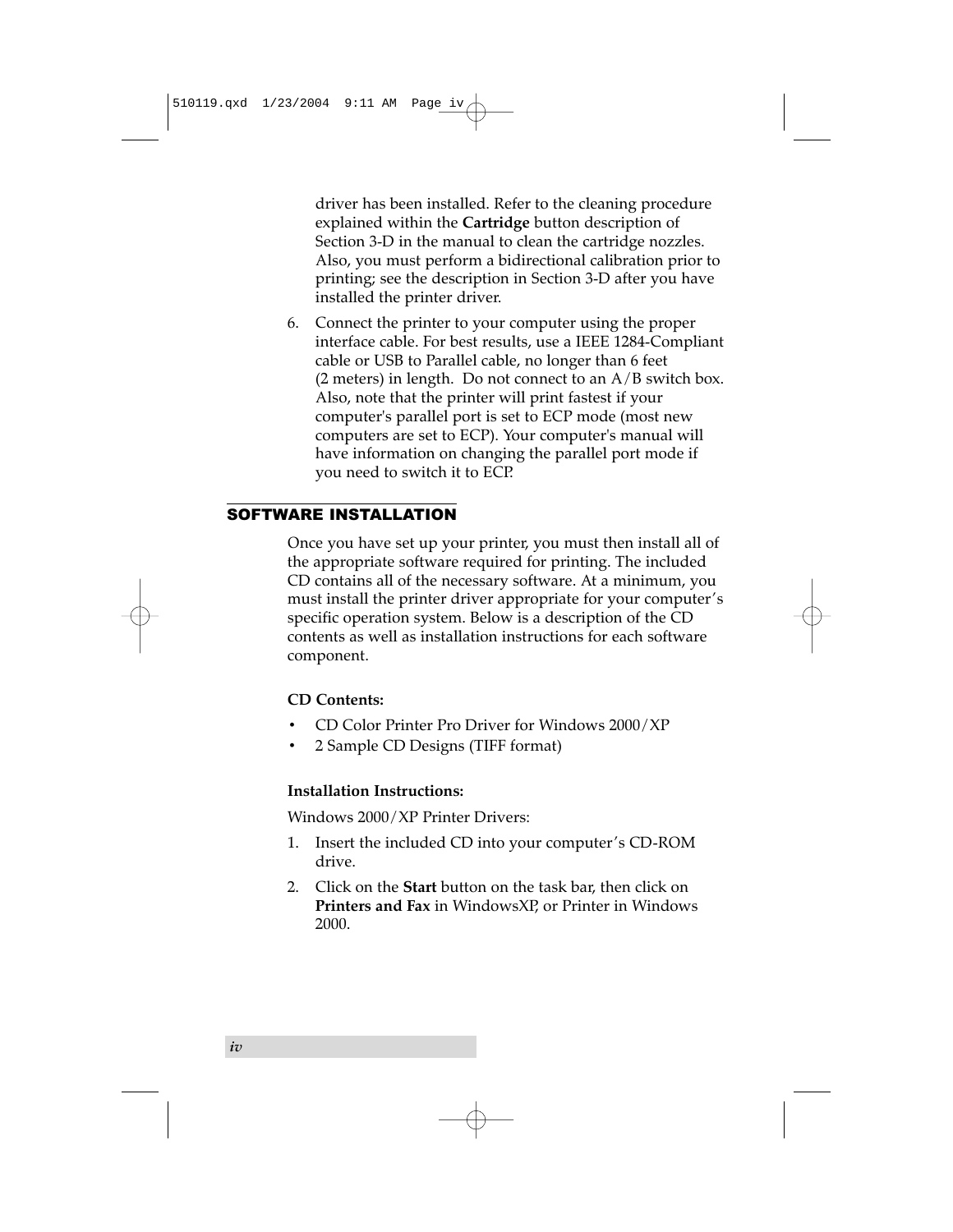- 3. Double-click on the **Add Printer** icon. This will launch the Add Printer Wizard. Click **Next**, then click **Next** again.
- 4. Click the **Have Disk** button.
- 5. Click **Browse**, select your CD-ROM drive.
- 6. For Windows Windows 2000/XP, open the **Win2000-XP** folder and select the file named **OEMSETUP.INF**.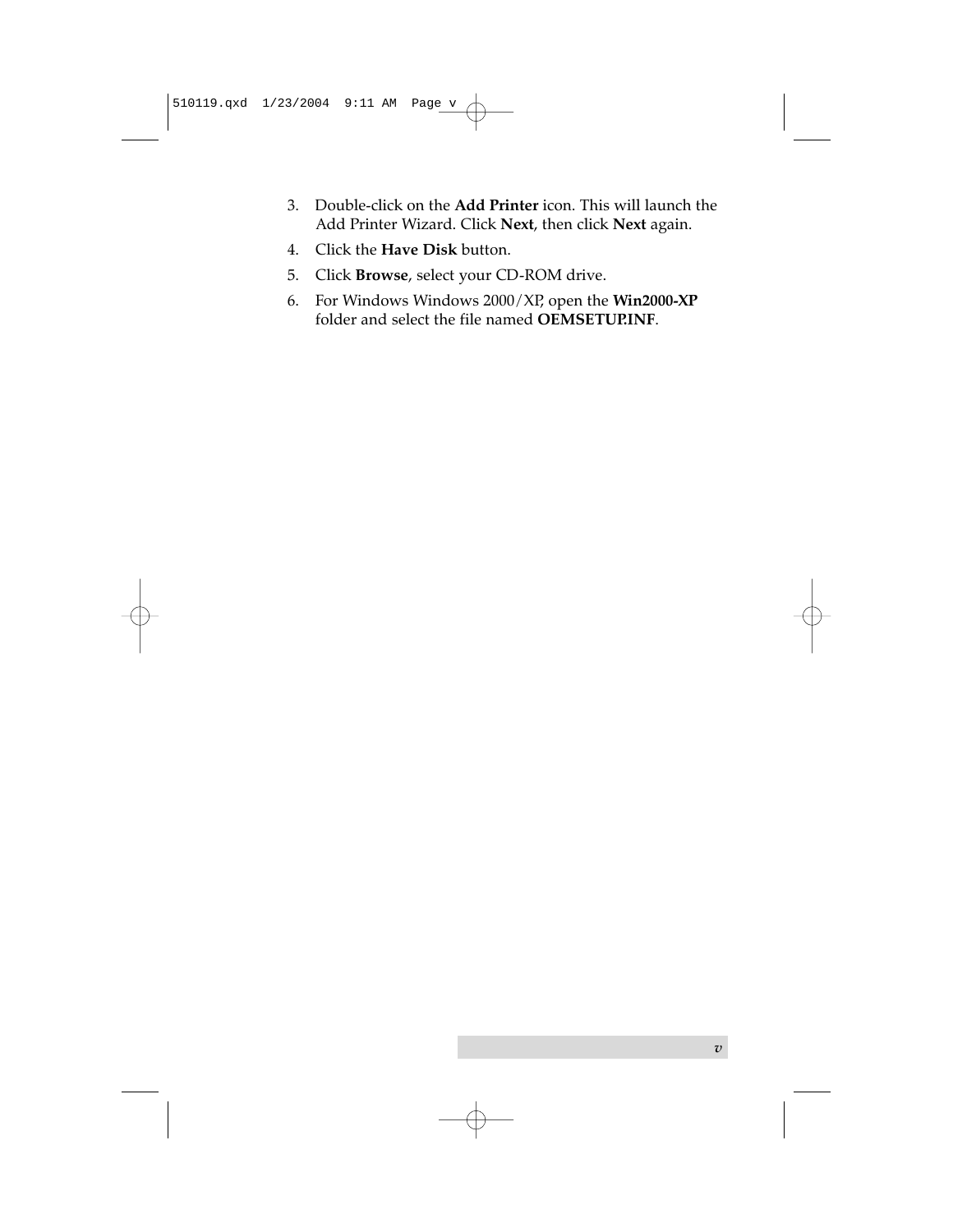### Please Note

To fully utilize CD Color Printer Pro's high-speed printing, you must set your PC parallel printer port to the ECP setting. Otherwise, you may find that print speed is up to 50% slower than you might expect. Please refer to your computer system's documentation for instructions on enabling ECP. It is almost always found in the CMOS settings which are entered upon power-up. If you have questions on this, contact your PC's Technical Support Group.

### Interactive Feature in this PDF Document

There are interactive features that will allow you to jump to different locations within the document. Each listing in the Table of Contents is interactive. Place the cursor on either the words or the page number. A small hand with a pointing finger icon appears. Click on the line with the icon and the document will jump to that page. If you want to return to the Table of Contents, move the icon to the top of the page and click on the arrow marked TOC. Navigating through the Index is similar. Place the icon on one of the listings or page numbers, click on it, and it will move to that page. The text relating to the Index listing will appear in red. Returning to the Index can be done by clicking on the arrow marked Index.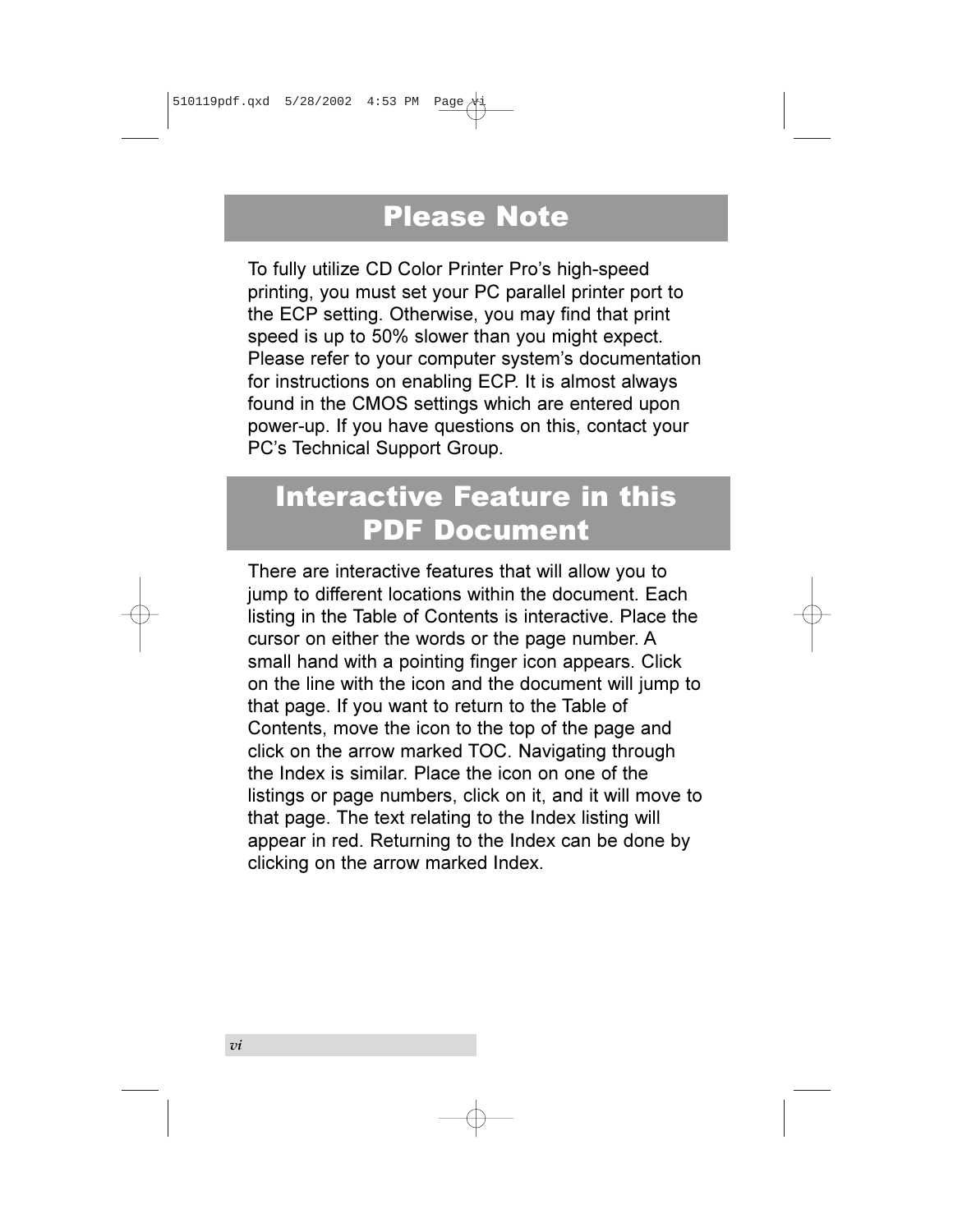

### **Table of Contents**

|    | <b>Section 1: Getting Started</b>                      |
|----|--------------------------------------------------------|
|    |                                                        |
|    |                                                        |
|    |                                                        |
|    |                                                        |
|    | Section 2: Ink Cartridges and Printable CDs            |
|    |                                                        |
|    |                                                        |
|    |                                                        |
|    |                                                        |
|    |                                                        |
|    | Section 3: Using the CD Color Printer Pro with Windows |
|    |                                                        |
|    |                                                        |
|    |                                                        |
|    |                                                        |
|    |                                                        |
| E. |                                                        |
|    |                                                        |
|    | Section 5: Maintaining the Printer                     |
|    |                                                        |
|    |                                                        |
|    |                                                        |
|    |                                                        |
|    |                                                        |
|    | Appendix A: Interfacing Information                    |
|    |                                                        |
|    |                                                        |
|    |                                                        |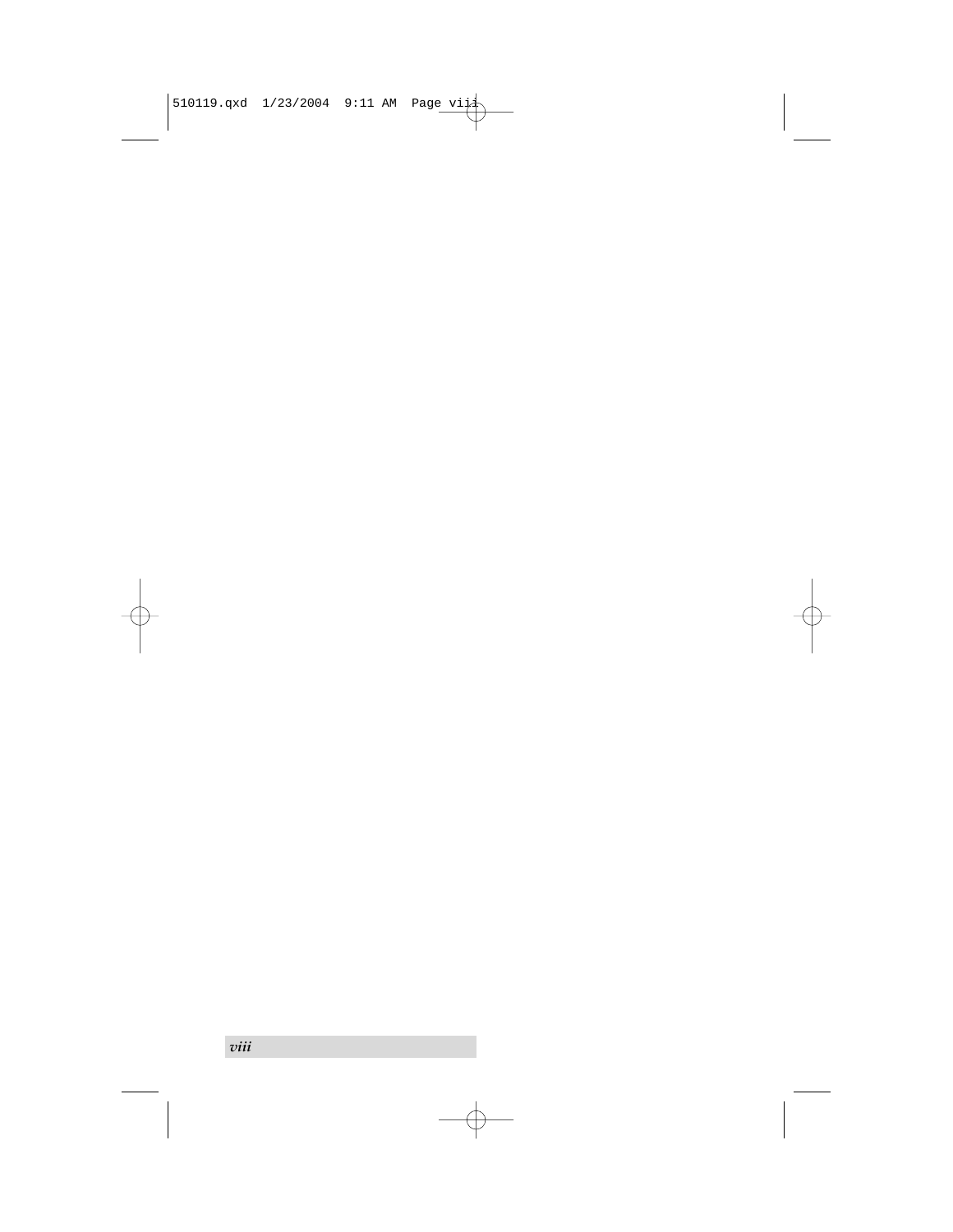



### <span id="page-8-0"></span>**Section 1: Getting Started**

#### THANK YOU…

...for choosing the CD Color Printer Pro. This printer is the perfect way for you to label all of your custom CDs quickly, easily, and with a touch of class. The CD Color Printer Pro lets you print razor-sharp text, vibrant spot colors, and even stunning photo-realistic photographs directly onto the surface of printable CDs. Operation is simple, quality is high, and printed images are durable and highly smudge-resistant.

To begin using the printer, please refer to the remainder of this manual. This User's Manual is your complete step-by-step guide to quickly and easily setting up and printing with your new CD Color Printer!

#### A. CHOOSING A GOOD LOCATION

- Place the printer in a location with adequate air circulation to prevent internal heat build up.
- Do not place the printer near heat sources such as radiators or air ducts, or in a place subject to direct sun-light, excessive dust, mechanical vibration or shock.
- Allow for adequate clearance in front of the printer to accommodate the length of the unit with its CD Tray open.

#### B. UNPACKING AND INSPECTION

While unpacking your printer, inspect the carton to ensure that no damage has occurred during shipping. Make sure that all supplied accessories are included with your unit. The following items should be included:

- **Printer**
- PowerAdapter
- Separate Power Cord (220-240 VAC units only)
- Printer Software CD
- Color Ink Cartridge, Reorder #53321
- Black Ink Cartridge, Reorder #53319
- Cardboard CD Templates (5)
- Warranty Statement and Registration Card
- This manual and other printed information

Save the carton and packing materials. They will come in handy when transporting the printer.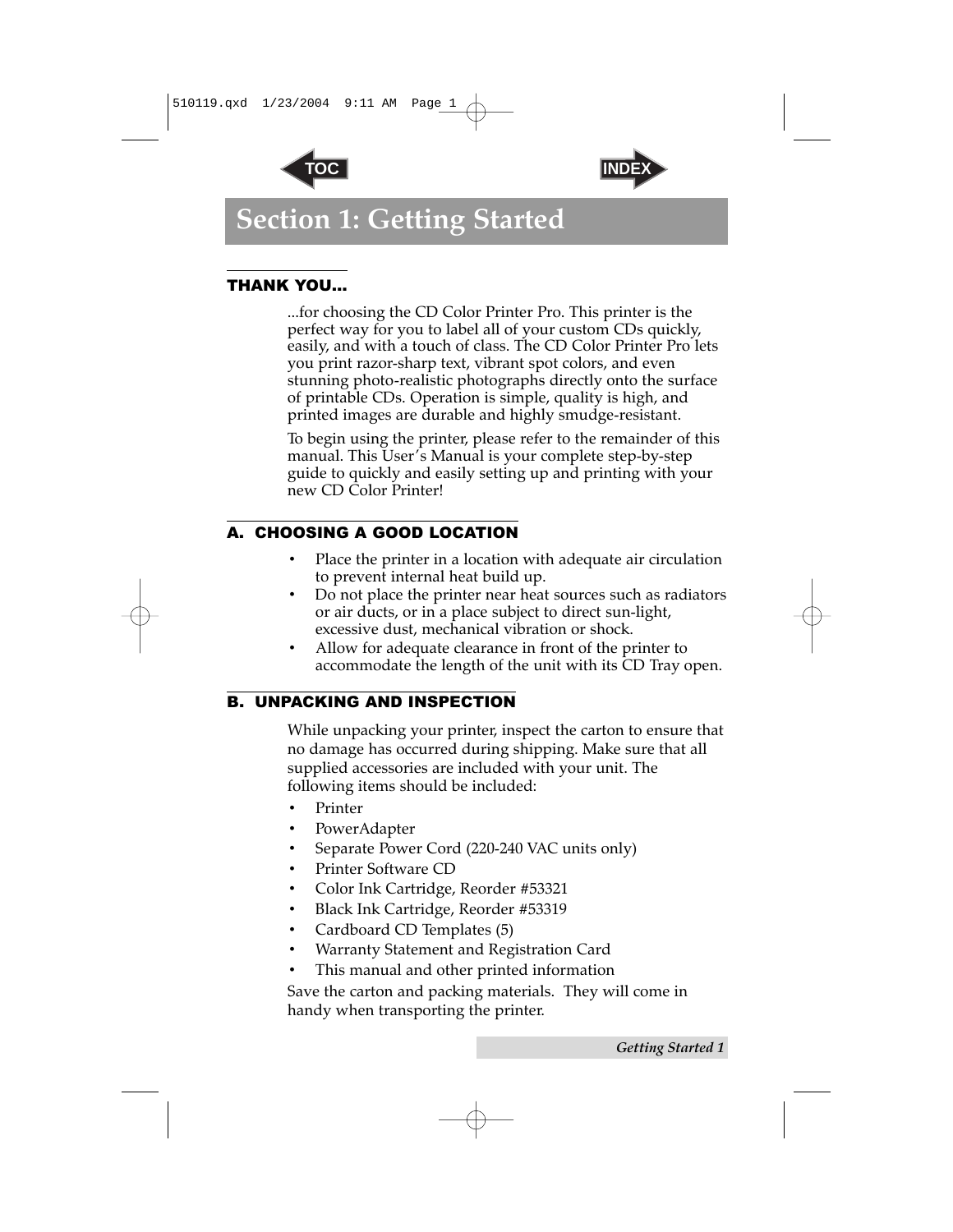



#### <span id="page-9-1"></span><span id="page-9-0"></span>C. IDENTIFYING THE PARTS

This illustration shows the extended CD Tray and all of the control buttons and LED indicator lights found on the printer.



The  $\circlearrowright$  **Power Button** turns the printer's power ON and OFF. This button also serves to cancel the current print job if a print error occurs and to reset the printer for the next print job.

The **CD Tray Button** opens or closes the CD Tray for loading and ejecting CDs.

The **1 Ink Cartridge Button** positions the Cartridge Carrier for easy ink cartridge replacement.

The **Power Light** indicates that power is ON. The  $\circledcirc$  **Busy Light** indicates that the printer is printing, processing, or is in some way busy. Both of these lights can also indicate several other printer conditions. For complete information on these lights, please refer to Section 6.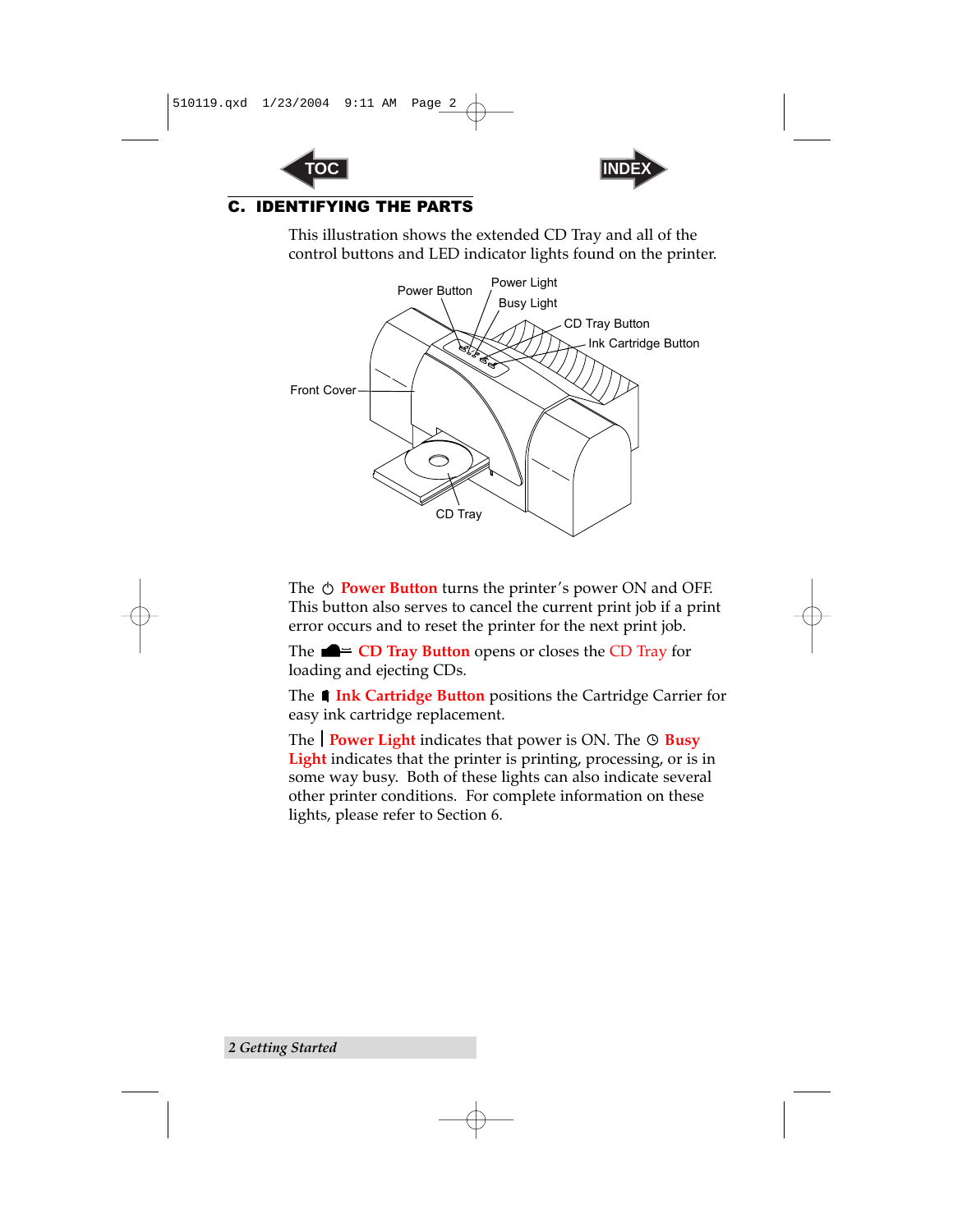<span id="page-10-1"></span>



This illustration shows the input ports found on the rear panel of the printer. Both a parallel and a serial interface port are provided. If using the printer with Windows, you will use its Parallel Interface Port. Note that the printer's auxiliary port is for use with auto loaders and automatic duplicators only, which are sold separately. For more information on each of the interface ports, please refer to Appendix A.

<span id="page-10-0"></span>

#### D. APPLYING POWER

- 1. Locate the power adapter supplied with your printer.
- 2. Place one end of the adapter cord into the power port on the rear panel of the printer.



3. Plug the power cord of the adapter into an available wall outlet. Once the power cord is connected, the printer will automatically turn ON.

*Getting Started 3*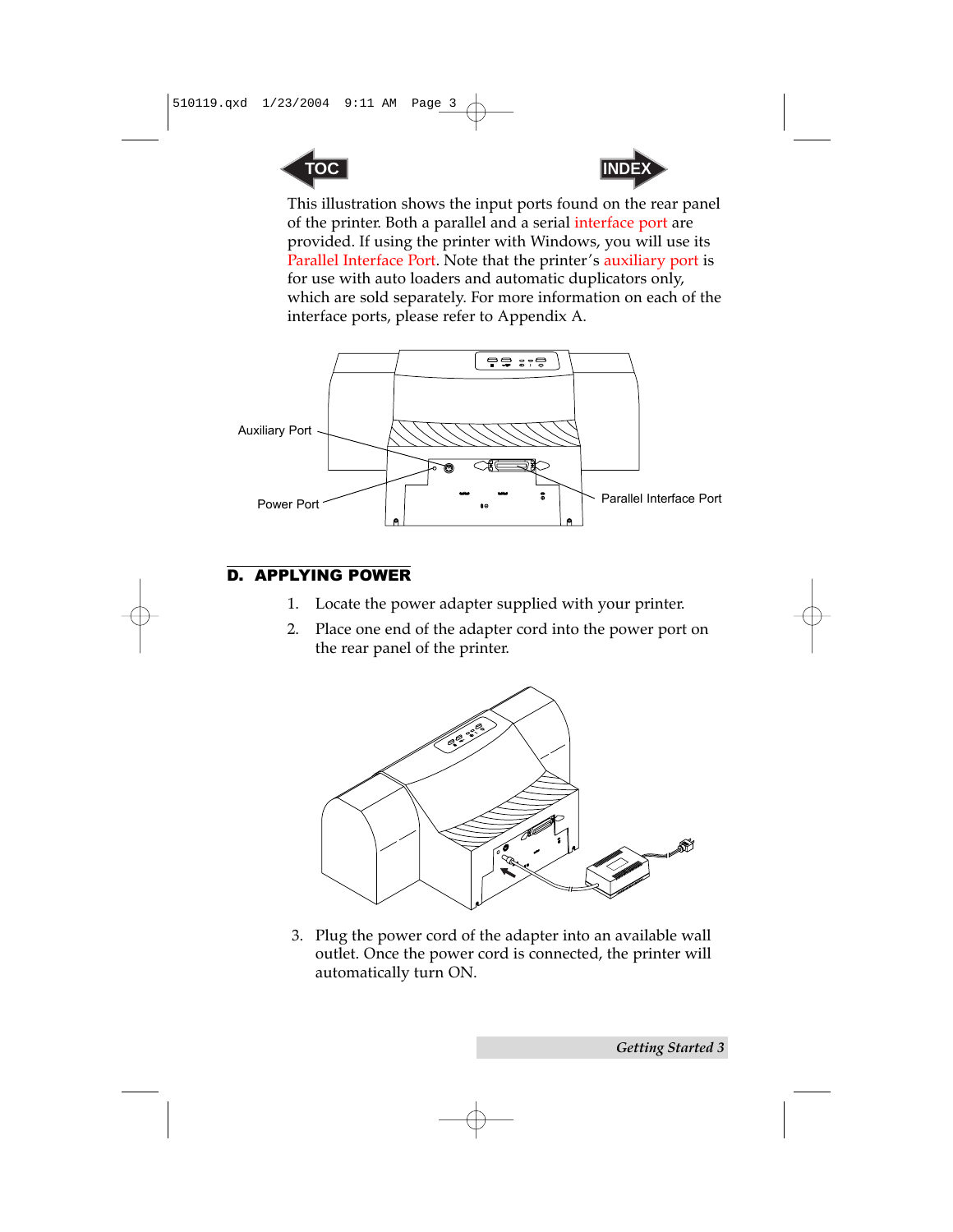



### <span id="page-11-0"></span>**Section 2: Ink Cartridges and Printable CDs**

#### A. ABOUT INK CARTRIDGES AND PRINTABLE CDS

For full-color printing, a 3-color ink cartridge is available. This cartridge contains the three process-color inks of yellow, magenta, and cyan, which combine to produce up to 16.7 million printable colors. A monochrome ink cartridge is also available for fast, inexpensive black-and-white printing or can be used with the 3-color cartridge for 4-color CMYK printing.

With both of these ink cartridges, you can print directly onto virtually any brand of printable-surface CD media. Since different brands of CDs have different printable coatings, however, you may need to adjust the printer driver settings to accommodate your specific brand of CD media. Refer to Section 3 for further printer driver information.

Due to the wide variety of printable-surface CD media, you may find that certain brands of CDs provide higher print quality than others. For maximum print quality, use CD media authorized by the printer manufacturer. Contact your local CD Color Printer reseller or contact the printer manufacturer directly for selection and pricing on all printer supplies and accessories.

#### B. INSTALLING THE INK CARTRIDGES

1. With the CD Tray closed, open the printer's front cover by pulling down on its top-left corner.



*4 Ink Cartridges and Printable CDs*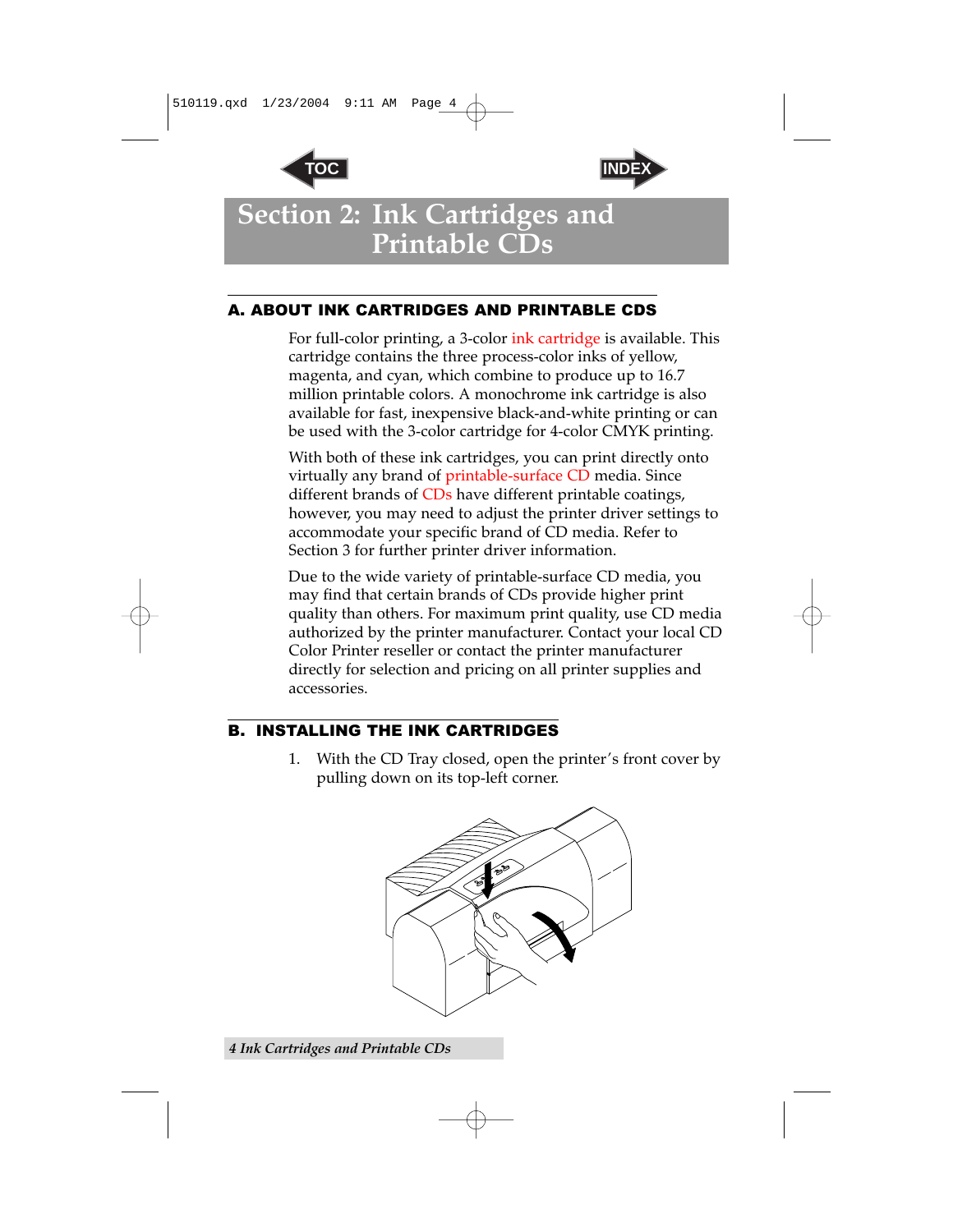<span id="page-12-0"></span>



- 2. Remove the color ink cartridge from its packaging.
- 3. Slowly remove the tape covering the cartridge's printhead, being careful to avoid damaging or removing the barcode label on the underside of the cartridge. *DO NOT TOUCH THE COPPER AREA!*



- 4. Press and release the **1** Ink Cartridge button to move the carrier to the load position.
- 5. Insert the color ink cartridge into the left cartridge carrier position, copper end first.



6. Push the cartridge back until it snaps into place.



- 7. Repeat steps 2 through 6 for the black cartridge, placing it in the right cartridge carrier position.
- 8. Close the printer's front cover. If you leave the door open, ambient light can interfere with proper cartridge initialization.
- 9. Press and release the  $\blacksquare$  Ink Cartridge button again to reset the cartridge carrier.
- *NOTE: When changing to subsequent new cartridges, refer to Section E.*

*Ink Cartridges and Printable CDs 5*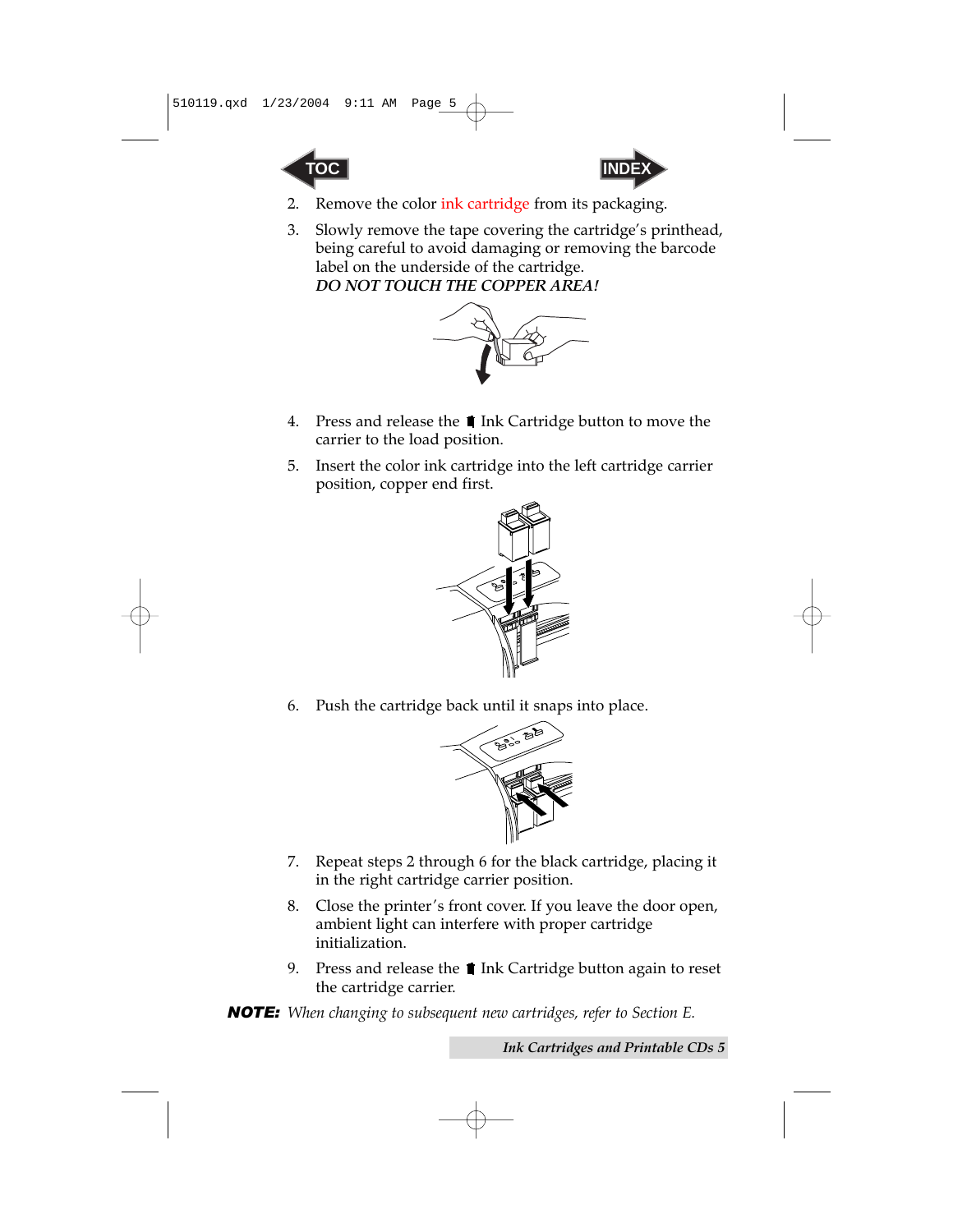



#### <span id="page-13-0"></span>C. LOADING BLANK CD MEDIA

The CD Color Printer Pro is capable of printing onto a variety of CD related media including printable CDs and DVDs, and cardboard CD templates. Each of these items is loaded one at a time, before the start of each print job.

#### Loading a Blank CD



- 1. With the printer's front cover shut, press and release the  $\blacksquare$  CD Tray button.
- 2. Once the CD Tray is fully extended, place the blank CD onto the tray with the printable side facing upward. Handle the CD only along its edges and **DO NOT** touch its printable surface.
- 3. Press and release the  $\blacksquare$  CD Tray button to close the CD Tray. If you wish, you may also leave the CD Tray open and it will automatically close at the start of the print job. Once the CD has been printed, the CD Tray will automatically re-open so the next blank CD can be loaded (if Manual Load is selected in the printer driver then you must press the CD Tray button to manually open and close the tray).
- *NOTE: Blank Cardboard CD templates are available for printing inexpensive test prints and can be printed on both sides. Load in the exact same fashion as an actual CD. Make sure the template is flat to avoid the cartridges from rubbing on the surface; flatten the template if necessary.*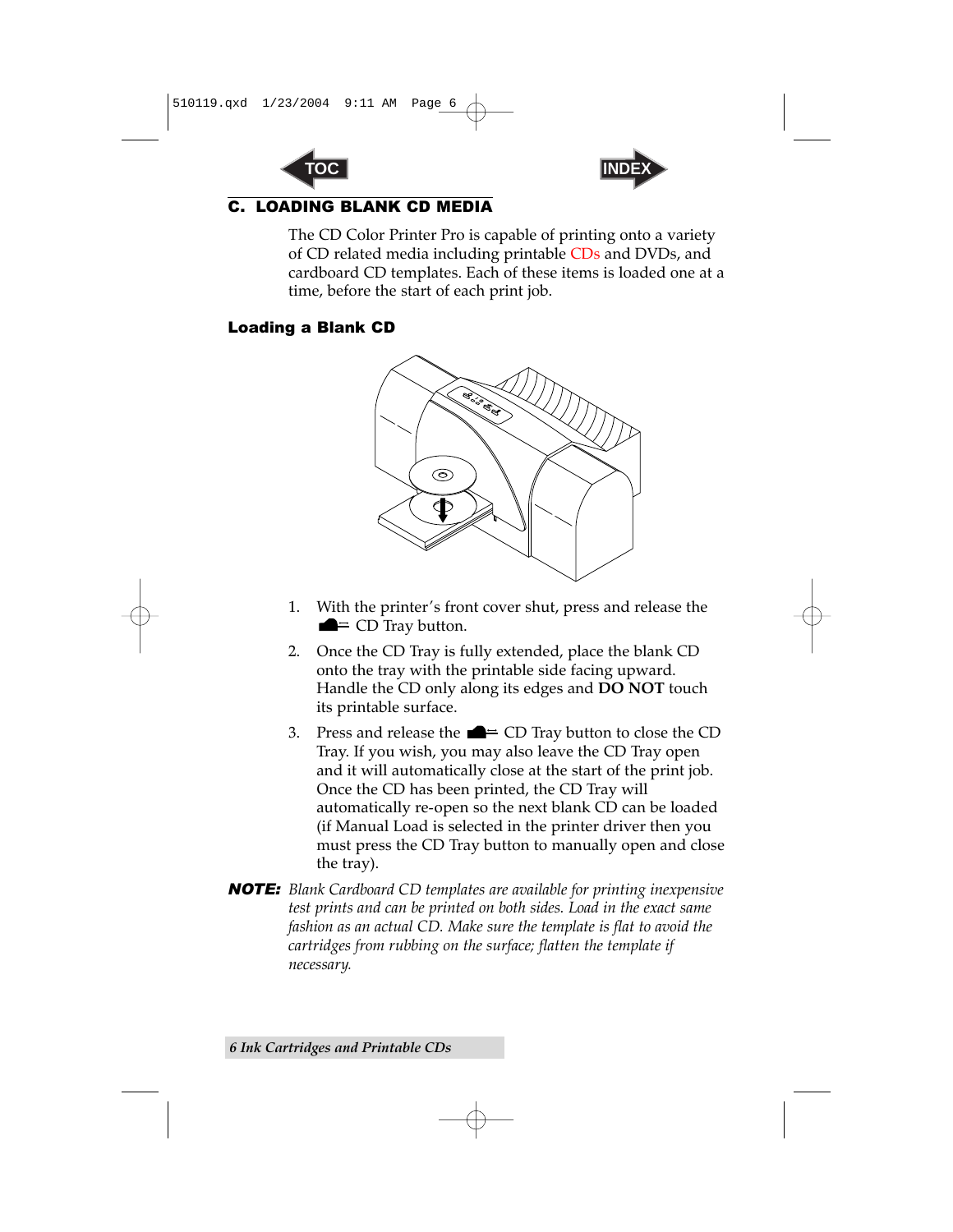



#### <span id="page-14-0"></span>D. PRINTING A SELF TEST

Now that the printer is set up and print supplies are loaded, a self test should be performed to check for proper operation of the printer. A sample of the self test print is shown below. Refer to the following steps to run a self test:

- 1. If power is ON, turn it OFF now using the Power button. The Power light should be OFF. Verify that print supplies are installed and that the CD Tray is closed.
- 2. With the printer's front cover shut, press and hold the  $\blacksquare$   $\equiv$  CD Tray button as you turn the printer power ON.
- 3. Continue to hold the  $\blacksquare$  CD Tray button down for a few seconds, until you hear the self test begin to print.

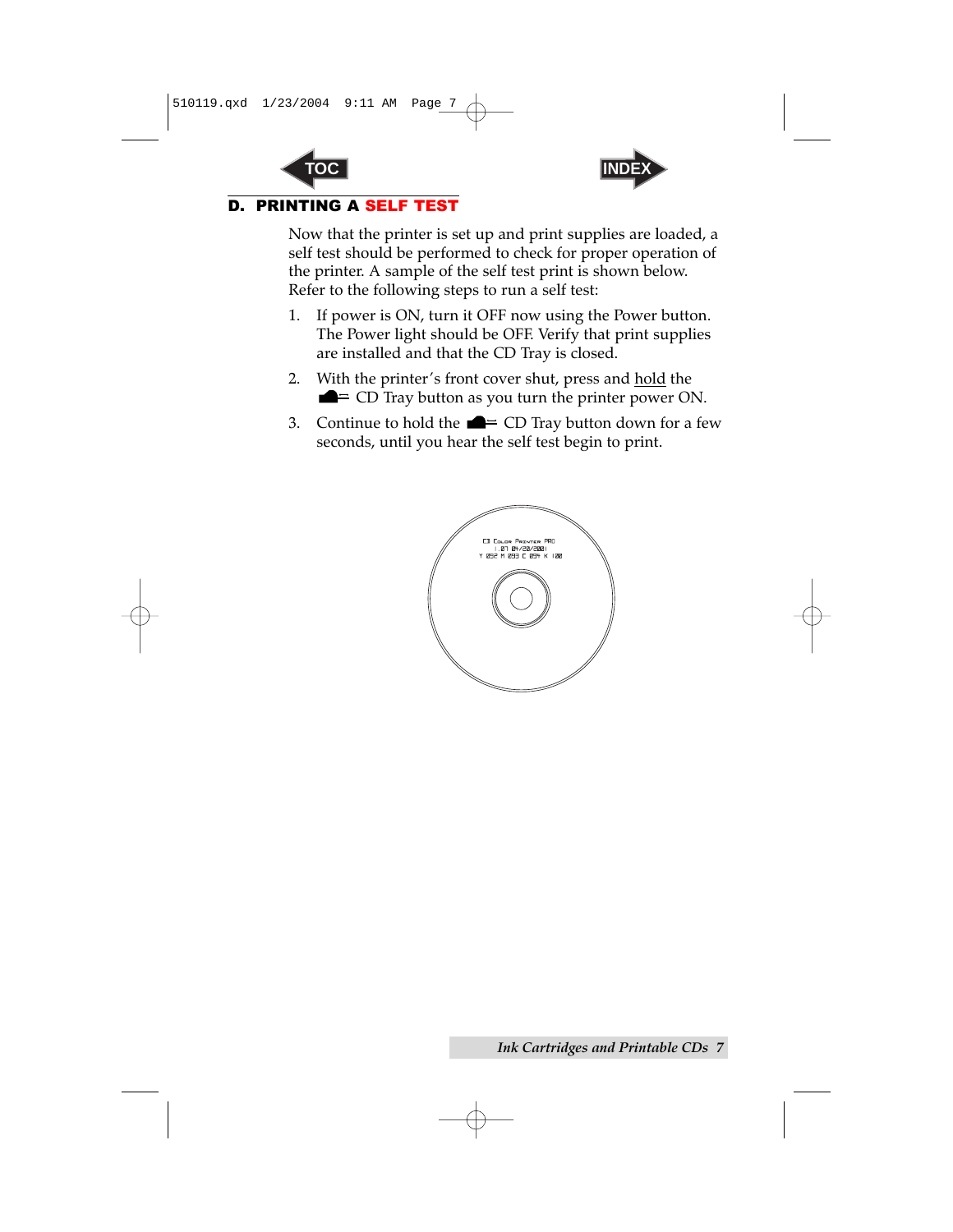



#### <span id="page-15-0"></span>**E. REPLACING OR SWITCHING INK CARTRIDG**

Once you begin using your CD Color Printer Pro on a regular basis, you will eventually need to replace an empty ink cartridge. Please refer to the following steps:

1. With the CD Tray closed, open the printer's front cover by pulling down on its top-left corner.



2. If installing a new, replacement ink cartridge, slowly remove the tape covering the cartridge's printhead, being careful to avoid damaging or removing the barcode label on the underside of the cartridge. **DO NOT TOUCH THE COPPER AREA!**



3. From within the printer driver setup window, click on the **Cartridge** button and then on the **Change** button to move the carrier to the load position. Note that the printer driver must be installed and that the printer must be connected to your computer (see Section 3) in order to complete this step.

If you prefer, you may instead press the Ink Cartridge button on the top of the printer.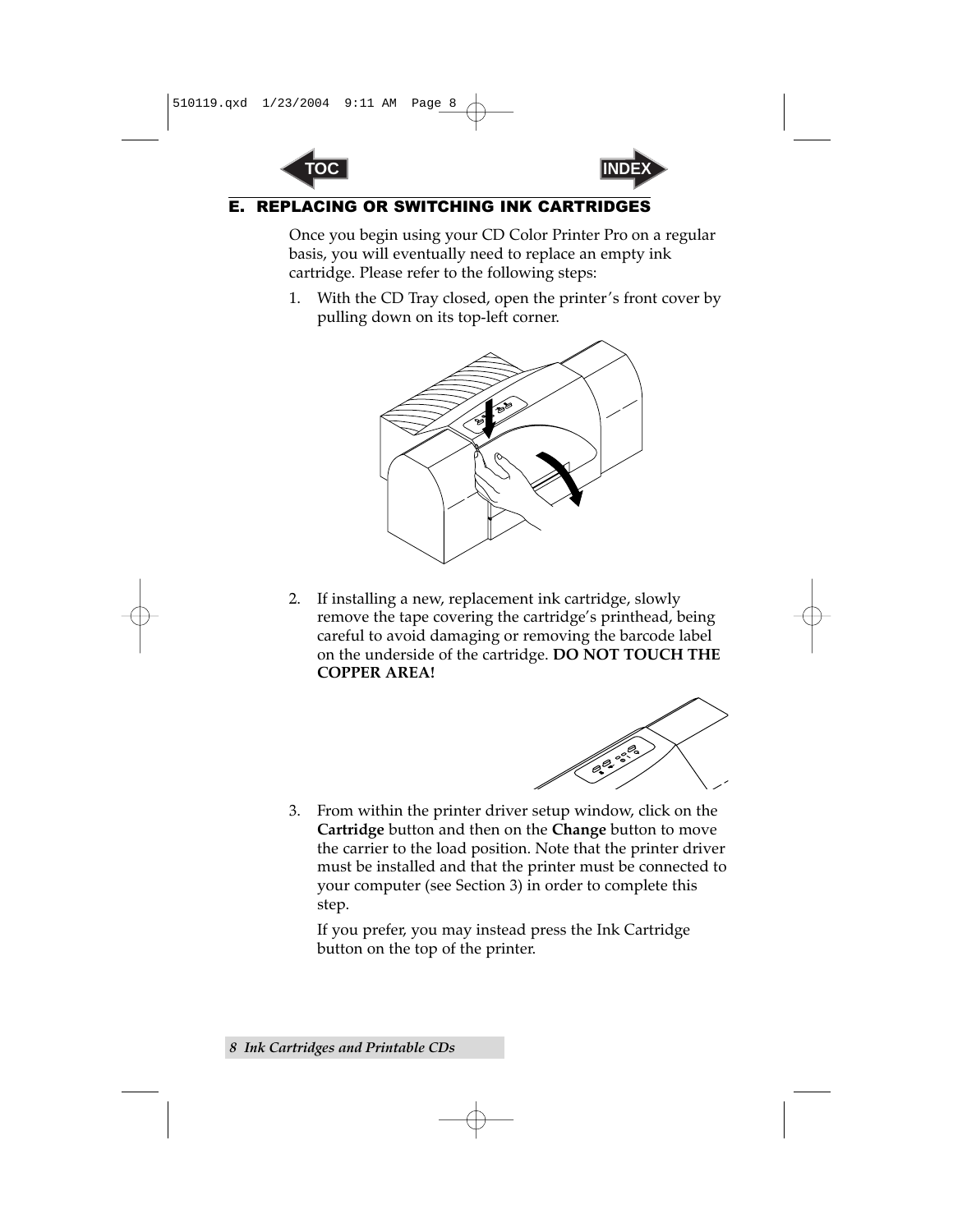



4. Remove the installed ink cartridge by grasping the top of the cartridge and firmly pulling it straight toward you. You will hear the cartridge snap out of position. Remove it from the printer.



5. Insert the replacement or alternate ink cartridge into the cartridge carrier, copper-end first.



6. Push the cartridge back until it snaps into place.



- 7. Close the printer's front cover.
- 8. Go back to the printer driver setup window and click on either the **New Color Cartridge, New Black Cartridge,** or **Used Cartridge** button to indicate whether you installed a fresh, new cartridge or simply switched between a previously used cartridge. The cartridge carrier will return to its home position. See Section 3-D for more information on these buttons.

*Ink Cartridges and Printable CDs 9*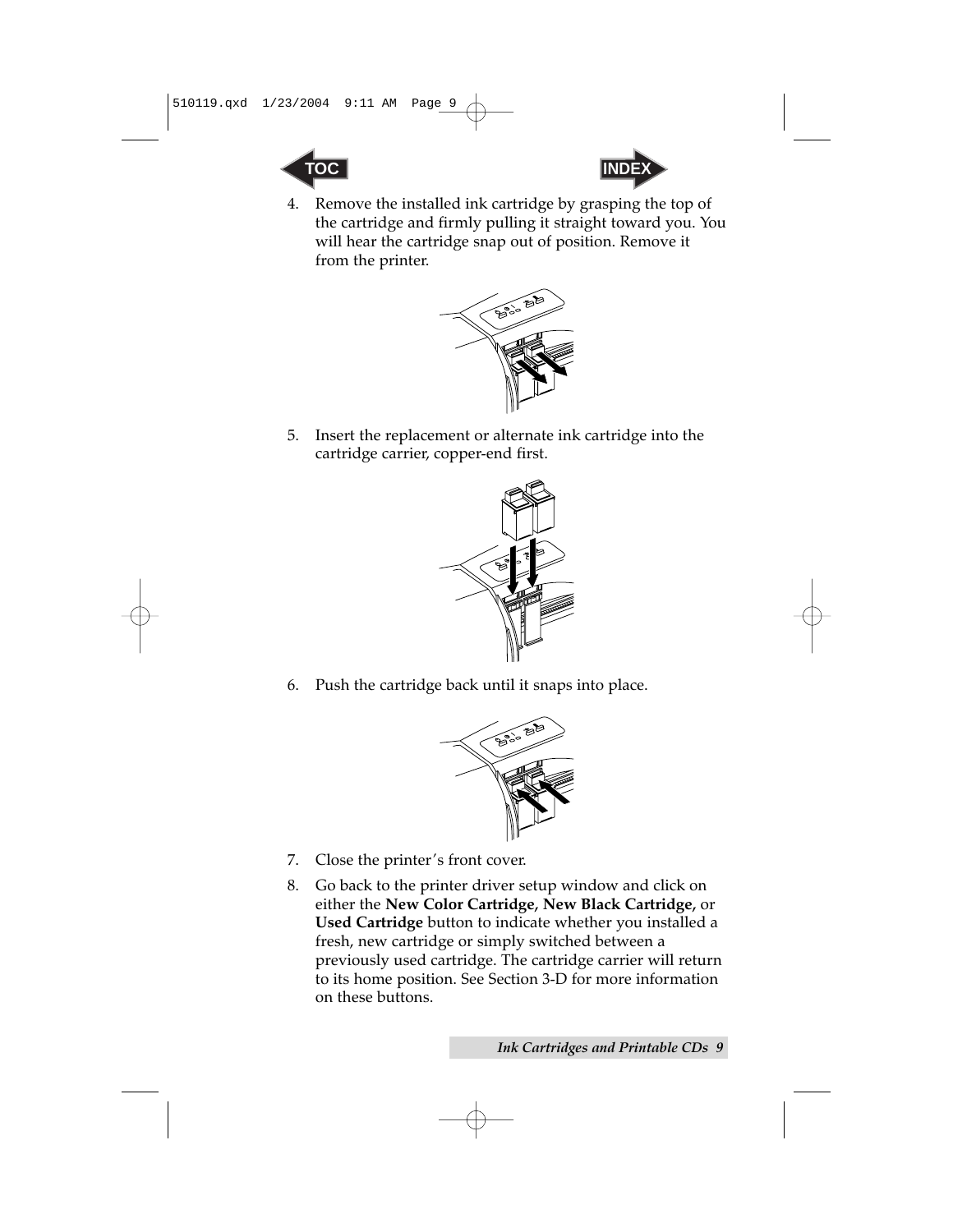



Alternately, you may use the Ink Cartridge button; to indicate a previously used cartridge simply press the button and release quickly. If you have installed a fresh new cartridge, press and hold the button until the cartridge returns to its home position.

The two LED's will then blink on and off simultaneously. If you've installed a new color cartridge, press the Power button; if you've installed a new black cartridge press the Ink Cartridge button again.

*NOTE: When you choose New Cartridge, the ink levels are cleared and the ink level counter will go back to full capacity (for either color or monochrome).*

> *If you use the Ink Cartridge button, the ink levels are cleared by pressing and holding the button until the two green LED's flash and the cartridge returns to its home position (you must then press the Power button to clear the color ink levels or press the Ink Cartridge button to clear the black ink levels).*

*NOTE: The ink cartridges you use with your printer may require periodic general maintenance to ensure optimal print quality. If your prints show banding or lines through the image, left to right on the printed disc, you should clean the ink cartridge as described in your User's Manual. Please note that it may take more than one cleaning to unclog the tiny nozzles that make up the ink cartridge's print head. If the cleaning process as described in the manual does not improve print quality, moisten a cloth with isopropyl alcohol and gently dab the brass colored tip of the cartridge until clean of any dried ink until you get smooth ink flow from all three colors. The moisture helps to draw the ink out of the cartridge. It is very important to blot the cartridge very gently; wiping or scrubbing the print head could easily damage the cartridge.*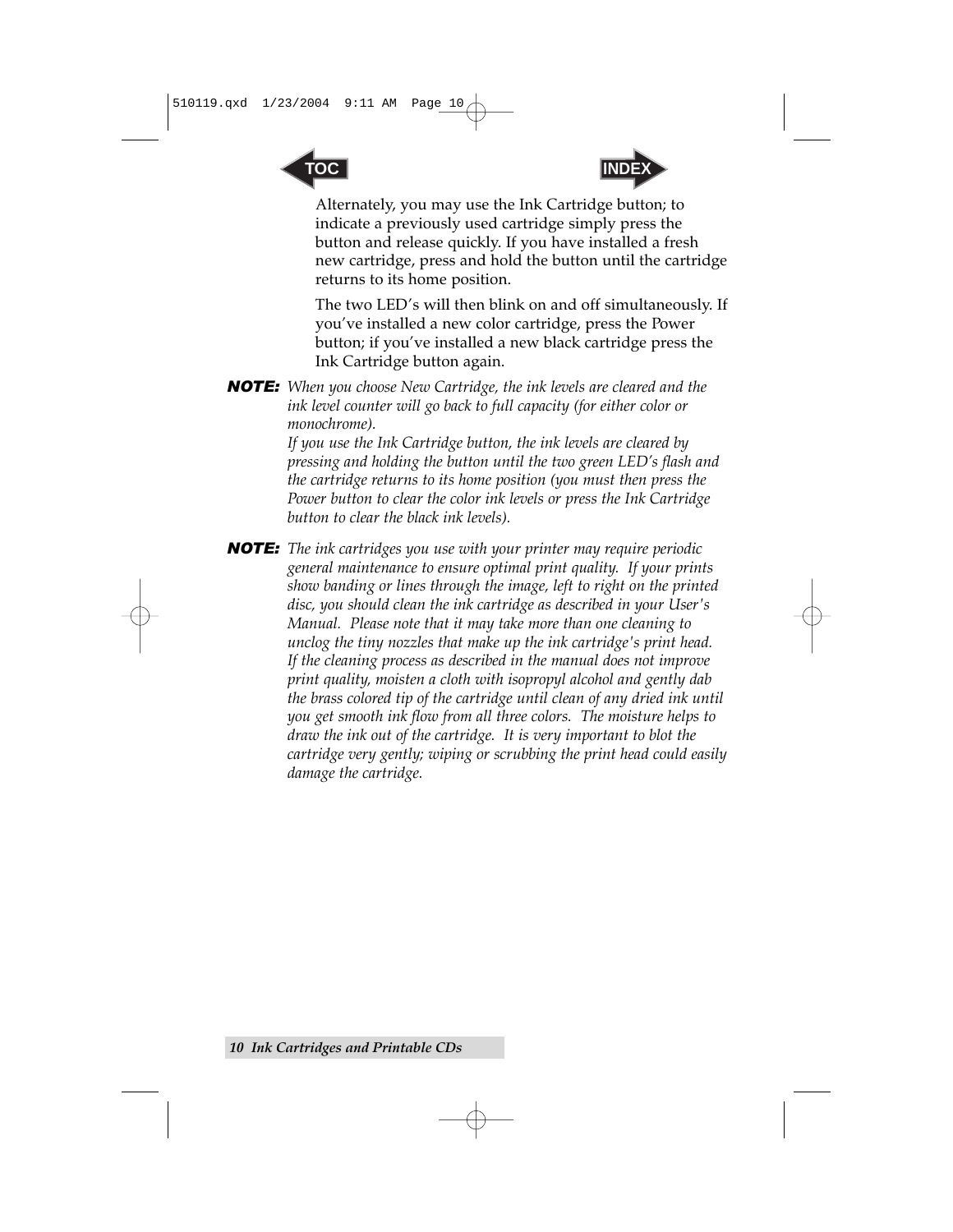



<span id="page-18-0"></span>**Section 3: Using the CD Color Printer Pro with Windows**

### A. CONNECTING THE PRINTER TO YOUR COMPUTER

The CD Color Printer Pro is designed to be used with nearly any IBM-PC<sup>®</sup> or compatible running Windows  $2000/XP$ .

The printer is equipped with a standard 8-bit Centronics-type parallel port. This port is the means through which it receives data from your computer. To connect the printer to your computer, obtain a shielded, bi-directional parallel cable, and refer to the following steps:

- *NOTE: It is highly recommended you use a fully shielded IEEE 1284 compliant parallel cable under 10 feet in length. For faster printing, your computer's parallel port mode should be set to ECP. If you experience problems with this setting or if your computer's parallel port is not ECP compatible, set your computer's parallel port to the standard output only "Printer Port" setting. Refer to your computer's system documentation for instructions on checking and/or changing the parallel port mode.*
	- 1. Connect the Centronics-type parallel side of the cable to the printer. Snap the fastening clips into place.



2. Connect the other side to the back of your computer at LPT1, LPT2, or the PARALLEL connector.



*Using the CD Color Printer Pro with Windows 11*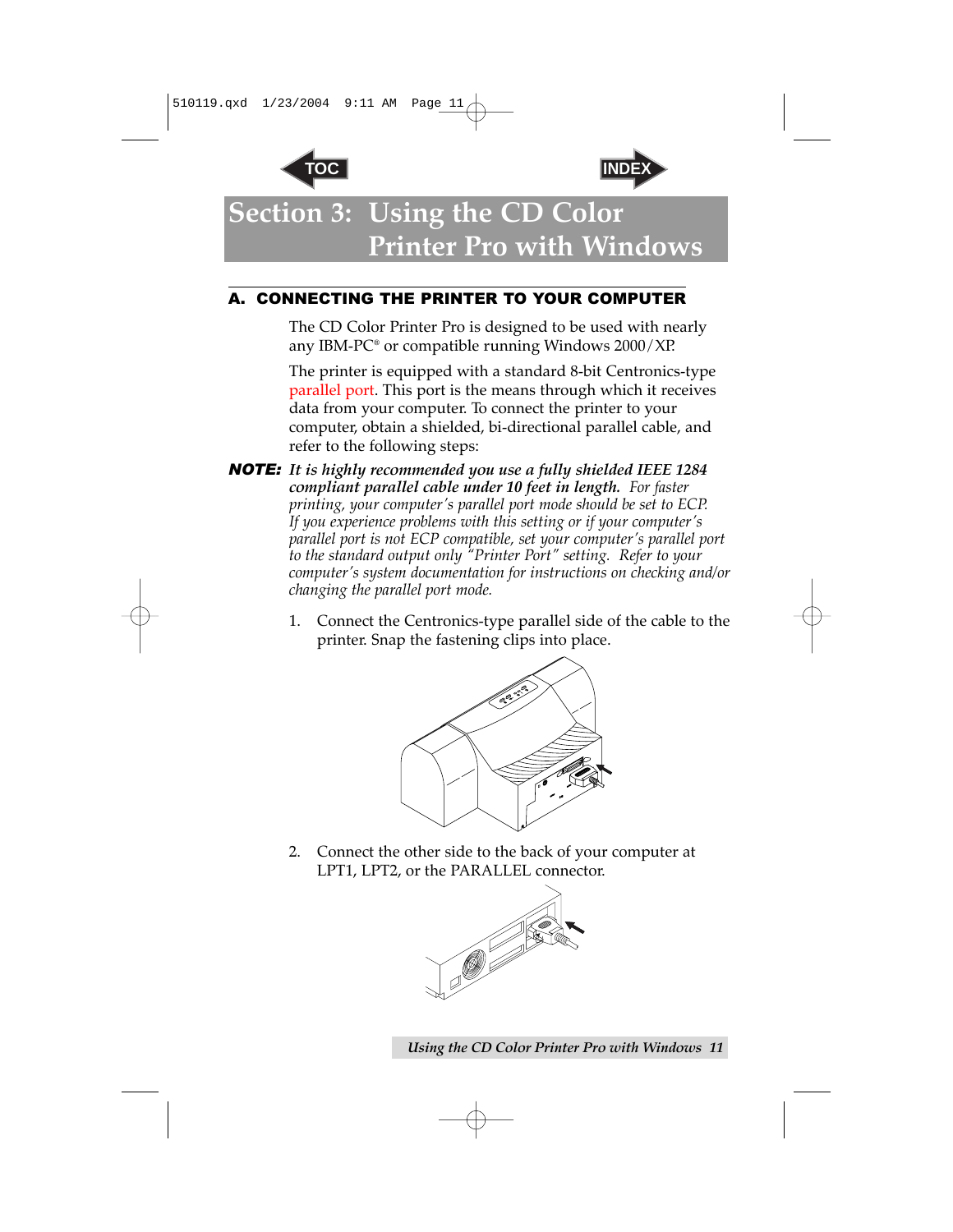<span id="page-19-1"></span>



The printer must have its Power light illuminated to receive data. If the light is not on, press the  $\circlearrowright$  Power button.

#### <span id="page-19-0"></span>B. INSTALLING THE PRINTER DRIVER

The CD Color Printer Pro can be used with virtually any Windows application program. This is accomplished by installing in Windows what is called a "printer driver." The printer driver is simply software which gives the printer all the information needed for printing. Use the following steps to install the printer driver.

*NOTE: This section of the Operator's Manual assumes that you are already familiar with Windows and know how it operates. If you are not yet familiar with Windows, consult the appropriate Microsoft documentation to become familiar with the basics of Windows before proceeding.*

> To install the printer driver into Windows 2000/XP, refer to the following:

1. Insert the included CD into your computer's CD-ROM drive.



2. Click the **Start** button, point to **Settings,** and select **Printers.**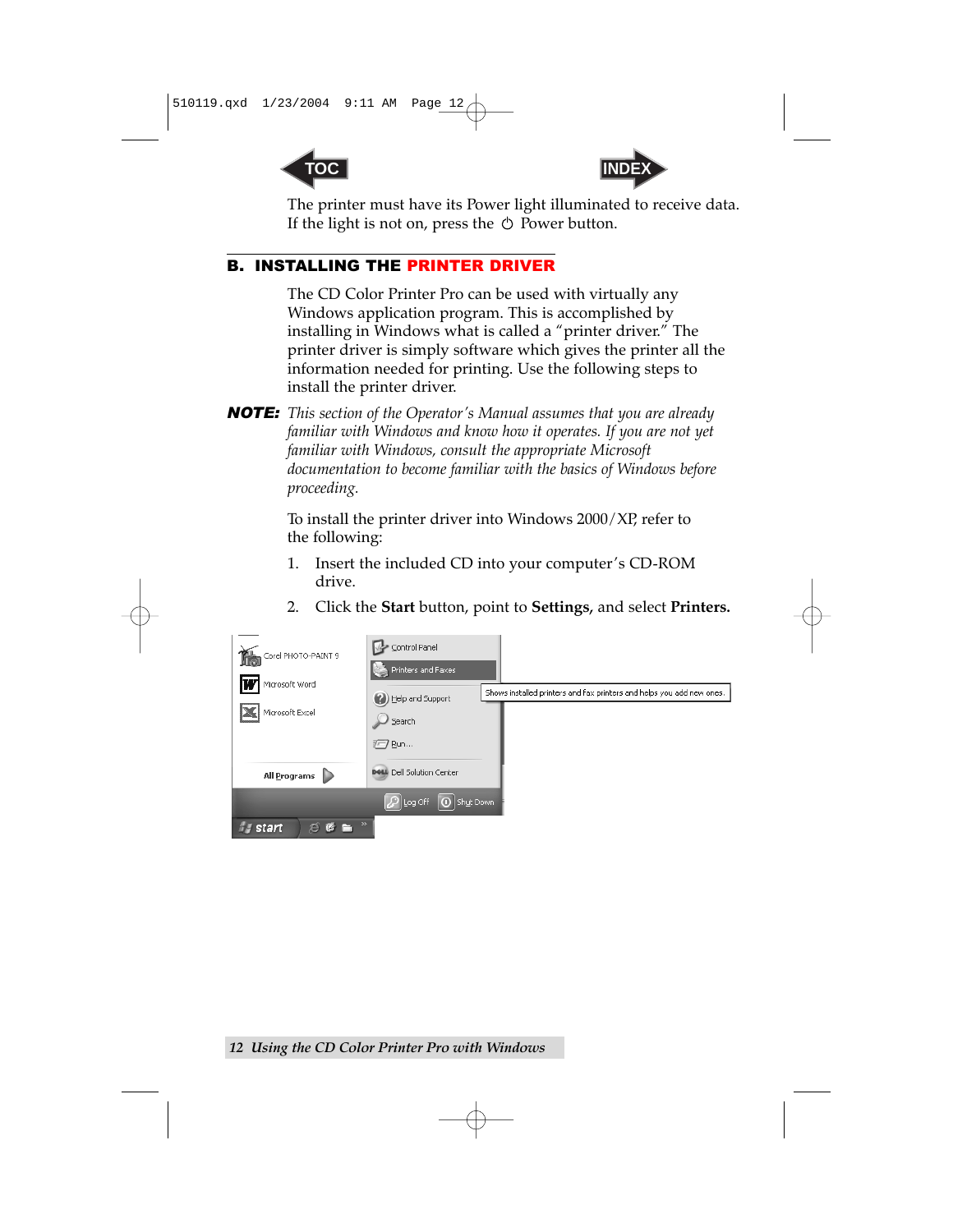



3. Double-click on the **Add Printer** icon. This will launch the Add Printer Wizard. Click **Next**, then click **Next** again.



- 4. Click the **Have Disk** button.
- 5. Click **Browse**, select your CD-ROM drive.
- 6. For Windows XP and Windows 2000, open the Win2000-XP folder and select the file named **OEMSETUP.INF**. Follow the on-screen instructions to complete installation.
- 7. When installing on Windows 2000 or XP, you will be prompted with a dialog box like the one shown here:

| Hardware Installation                                                                                                                                                                                                                                                                                                                                                                                                                                                                                                    |
|--------------------------------------------------------------------------------------------------------------------------------------------------------------------------------------------------------------------------------------------------------------------------------------------------------------------------------------------------------------------------------------------------------------------------------------------------------------------------------------------------------------------------|
| The software you are installing for this hardware:<br>Printers<br>has not passed Windows Logo testing to verify its compatibility.<br>with Windows XP. [Tell me why this testing is important.]<br>Continuing your installation of this software may impair<br>or destabilize the correct operation of your system<br>either immediately or in the future. Microsoft strongly<br>recommends that you stop this installation now and<br>contact the hardware vendor for software that has<br>passed Windows Logo testing. |
| Continue Anyway                                                                                                                                                                                                                                                                                                                                                                                                                                                                                                          |

Color CD Printers do not have a Microsoft digital signature; you can simply click Continue Anyway to complete the installation. If your system will not allow you to continue, it is possible your network administrator has configured the system in a way that does not allow you to install devices that do not have a Microsoft digital signature. In this case, consult your system administrator.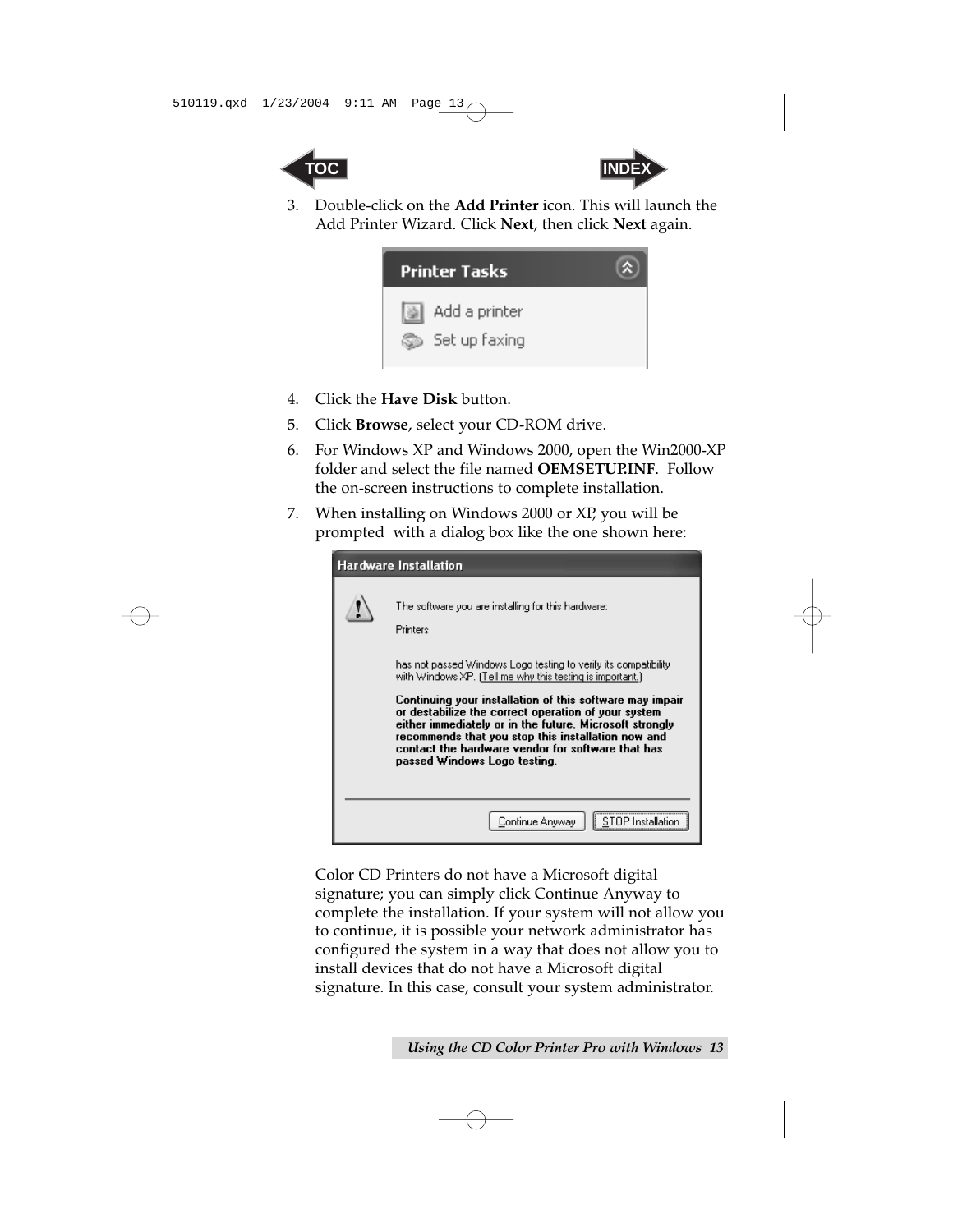



8. Once installed, the "CD Color Printer Pro" icon will appear in the Printer's folder:



*IMPORTANT! During installation of the Windows 2000/XPdriver you must de-select (uncheck) the check box "Automatically detect and install my plug and play printer".*

*NOTE: Before installing updated printer driver versions, always delete the existing printer driver version from your system. To do this, simply select the printer driver icon from within the Printers folder, and press the Delete key. After installing the new printer driver you will need to re-boot if you are using Windows XP.*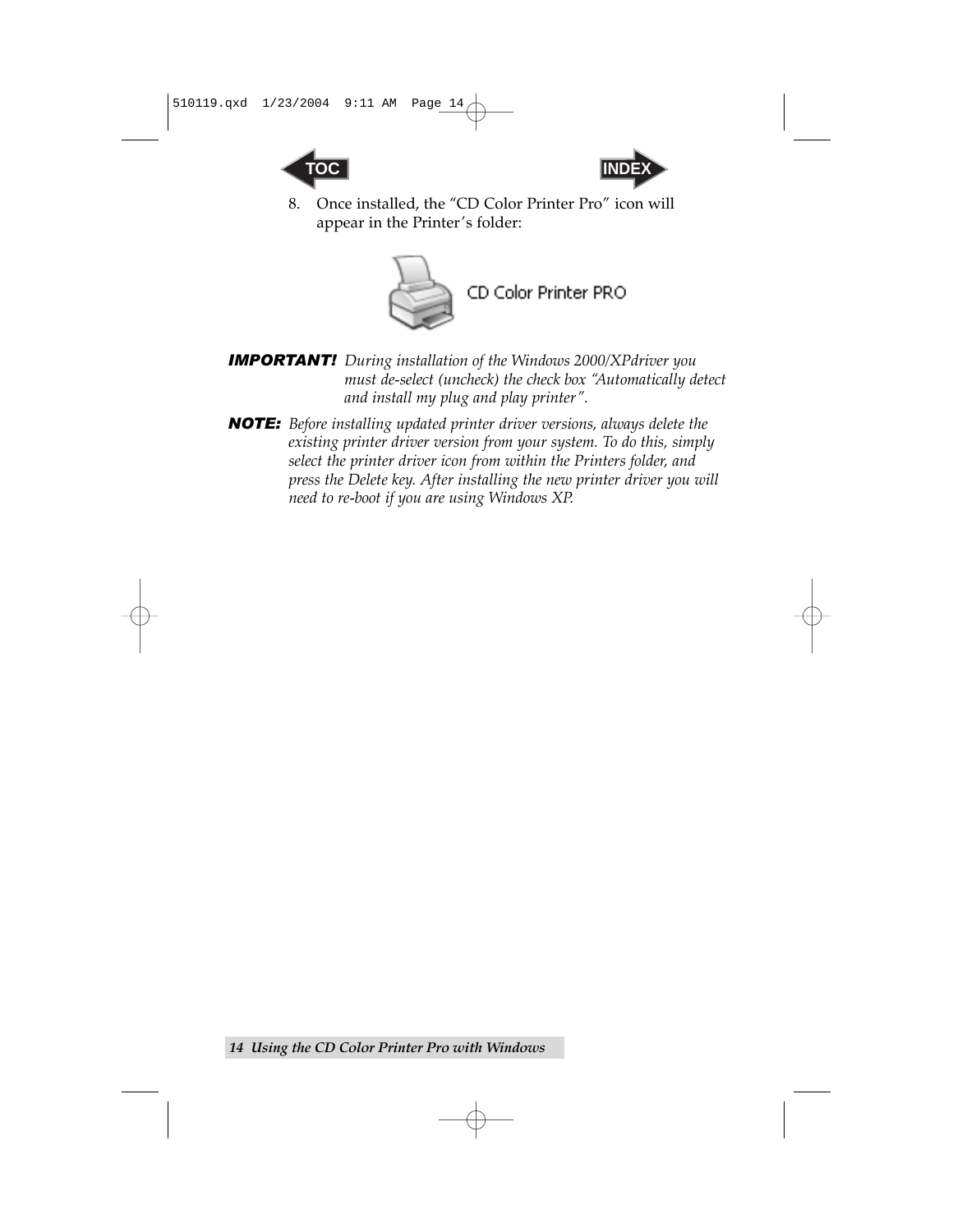



#### <span id="page-22-0"></span>C. SETTING UP THE PRINTER DRIVER

Once the printer driver has been successfully installed, you will need to set the driver up with the appropriate print options. Refer to the following steps to change or verify your printer driver options:

1. Click the **Start** button, then click **Printers and Faxes**. Right click on the CD Color Printer PRO Icon and select Printing Preferences.



2. In Windows 98/Me, you will see several tabs from which printer settings can be changed including **Media**, **Device Options**, **Cartridge**, and **Calibrate**. In Windows 2000/XP click on the **Advanced** button for more driver settings.

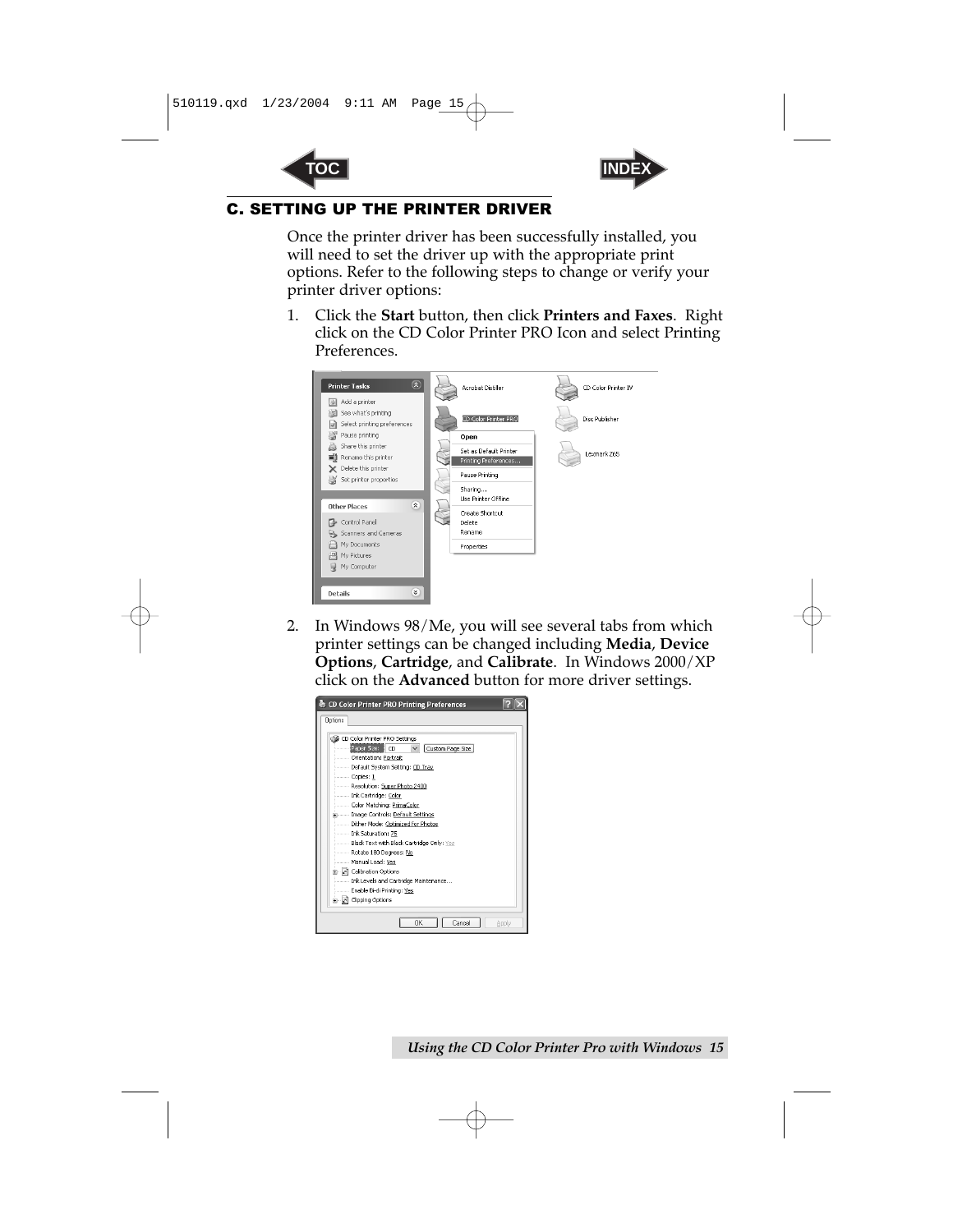



<span id="page-23-0"></span>*NOTE: Most applications allow you to change these same printer driver options from their "Print" and/or "Printer Setup" screens. This means that you don't have to go back to the main printer setup window each time you want to change a setting or option in the printer driver. These applications will usually give you the same choices and options, but in a slightly altered format. Most applications do not save your printer driver option changes, but instead only use your changes for the current image.*

> 3. In Windows 2000/XP the Layout and Paper/Quality tabs appear; the Advanced button contains more printer driver settings. Although each printer driver displays the print options in a slightly different format, the basic options are the same. Refer to the remainder of this section for a description of each printer driver option.

#### **Media**

The media option will be set to CD for printing onto printable surface CDs, DVDs, and cardboard template CDs. When sizing your images for printing, keep in mind that CD media has the following maximum printable area: 4.567" round (116mm). In the drop down Media Type menu you can also select **Custom**, which allows you to increase or decrease your imaging area with maximum CD diameter of 4.724" (120 mm).

#### Ink Cartridge

Select **Monochrome Black** for black and white prints using the black cartridge only. Select **Color** for the fastest full color prints. Select **Color + Black** for 4-color CMYK prints.

#### Print Quality

Select the appropriate print quality option for your image. Keep in mind that **Fast 600** provides the lowest quality but fastest print, and that **Super Photo 2400** provides the highest quality but slowest print. You may wish to experiment with these options to see which one is best for your particular CD media and print quality parameters.

#### Dither Mode

Select this option to choose the appropriate dither mode for your image. Select **Optimize for photos** if printing a design primarily composed of photographic images. Select **Optimize for graphics** if mainly printing text, lines, and graphics.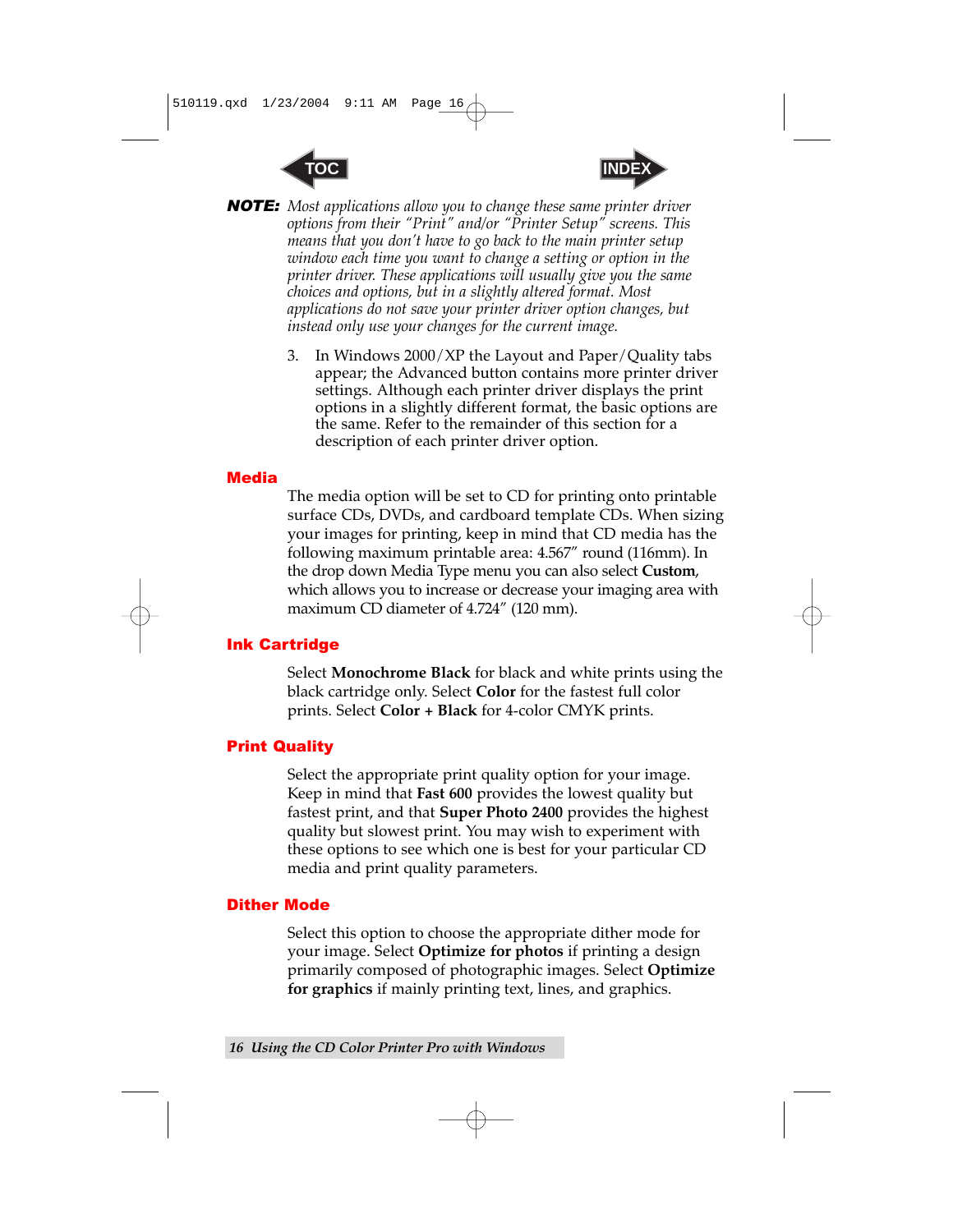<span id="page-24-0"></span>



#### Color Matching

Click on the Color Matching down arrow and choose the color matching option that's right for you. Select **None** if you are more interested in processing speed rather than color accuracy, if you have already color corrected your image for printing, or if you are using some other third party color matching software.

Select **Algebraic** if you would like the printer driver to make very simple color balance adjustments based on an RGB color model. This option gives you more natural looking images without actually utilizing any specific color matching software.

Select **PrimaColor** to enable color matching profiles written specifically for the CD Color Printer Pro. The PrimaColor by Candela Color Management System automatically adjusts the color of your image according to preconfigured printer profiles and default system profiles. This results in a very precise color match compliant with ICC standards. Note that the color of the CD surface can affect the outcome of the colors and PrimaColor is optimized for white TuffCoat CD's.

#### Ink Saturation

This option controls the ink saturation of the printed image. When printing onto the printer manufacturer's TuffCoat CD media, this option can be left at its default setting of 50%. When printing onto other brands of printable CD media, you may need to adjust this control in order to optimize the ink saturation for the printable surface of your specific CD media. Click and drag on the slide's box, or click on the left and right arrows to change the ink saturation setting. Moving the slide's box to the left reduces the overall ink saturation, while moving it to the right increases it.

#### Manual Load

Select this option when you are printing multiple copies of a single design or if using an auto-loader. If you do not select this option when printing multiple copies, the printer has no way of knowing whether or not you have loaded a blank CD and will print each of the selected number of copies onto the same CD. When this option is selected, you must press the  $\blacksquare$  CD Tray button after each new CD blank is loaded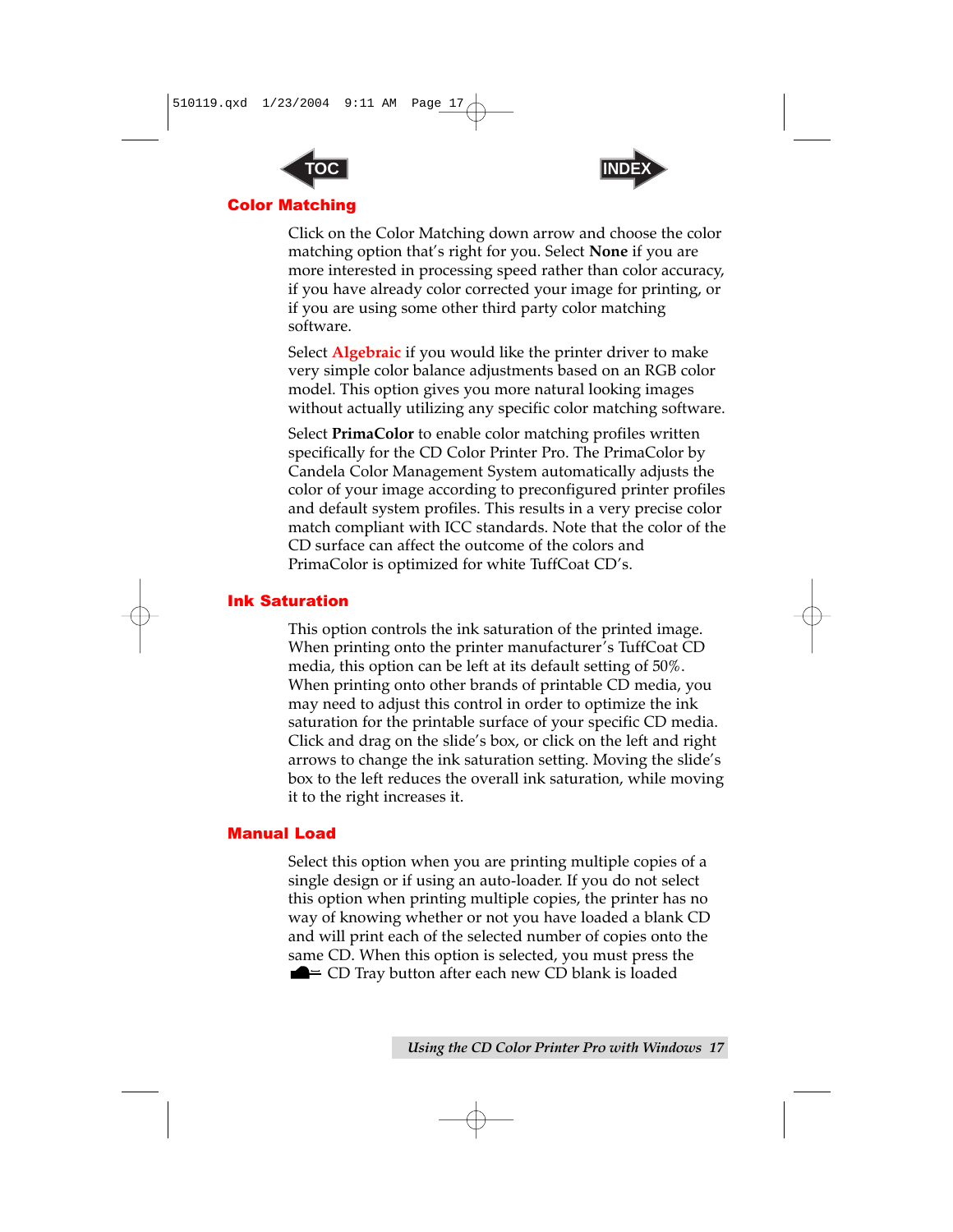



(unless using an autoloader). This will close the CD Tray and let the printer know that a fresh CD is installed and ready to be printed.

#### <span id="page-25-0"></span>Black Text With Black Cartridge Only

Select this option to print black text using the black cartridge only. This option only is used for CMYK printing to force black text to print with black only instead of CMYK.

#### **Cartridge**

Select this button to display the ink cartridges currently installed, their current ink levels, as well as options for cleaning and changing a cartridge.

| Cartridge Maintenance & Ink Levels |                  |  |  |  |
|------------------------------------|------------------|--|--|--|
| Color                              | Black (Dye)      |  |  |  |
| Remaining = 65 %                   | Remaining = 99 % |  |  |  |
| Clean<br>Change<br>OK              |                  |  |  |  |
|                                    |                  |  |  |  |

Select the **Clean** button to send a simple test print pattern to the printer. Be sure to have a CD or CD template installed. This test print pattern purges the ink cartridge nozzles and lets you know if any one of the Yellow, Magenta, Cyan, or Black nozzles is clogged. If one of these colors does not have both top and bottom horizontal lines or has an incompleted diagonal line on the test print, repeat the cleaning procedure. If nozzles still appear to be clogged, remove the cartridge and gently wipe the nozzle area sideways with a clean water-dampened cloth. If after several cleanings a color still does not appear on the test print, the cartridge may be damaged or empty and may need to be replaced.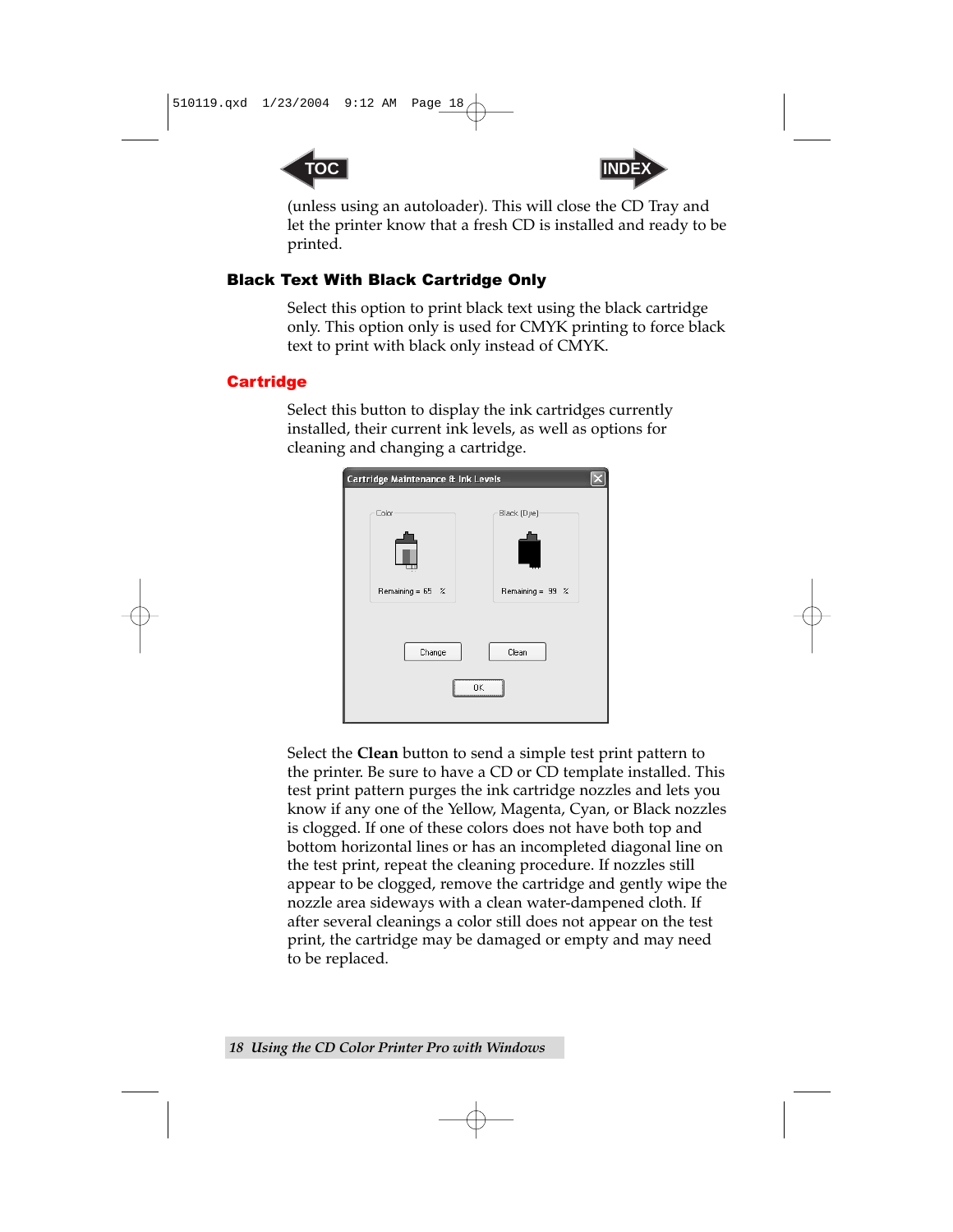

Each color should have two horizontal lines and should have a continuous diagonal line between. Notice in the example shown, the black nozzle test area has a missing top horizontal line and the diagonal line is not continuous; the cyan nozzle test area does not have a continuous diagonal line.

Select the **Change** button to install a fresh, new ink cartridge or to switch back and forth between a previously used cartridge. After the cartridge has been replaced according to the instructions in Section 2-E, select either the **New Color Cartridge** or **New Black Cartridge** button or the **Used Cartridge** button accordingly. These selections are necessary for the printer to accurately keep track of ink cartridge ink levels.

| <b>Change Printing Cartridge</b>                                                                                                                       |  |
|--------------------------------------------------------------------------------------------------------------------------------------------------------|--|
| Open the printer door and<br>Cancel<br>install the new for previously<br>used) cartridge; then, choose<br>below which cartridge has<br>heen installed. |  |
| New COLOR Cartridge                                                                                                                                    |  |
| New BLACK Cartridge                                                                                                                                    |  |
| <b>Used Cartridge</b>                                                                                                                                  |  |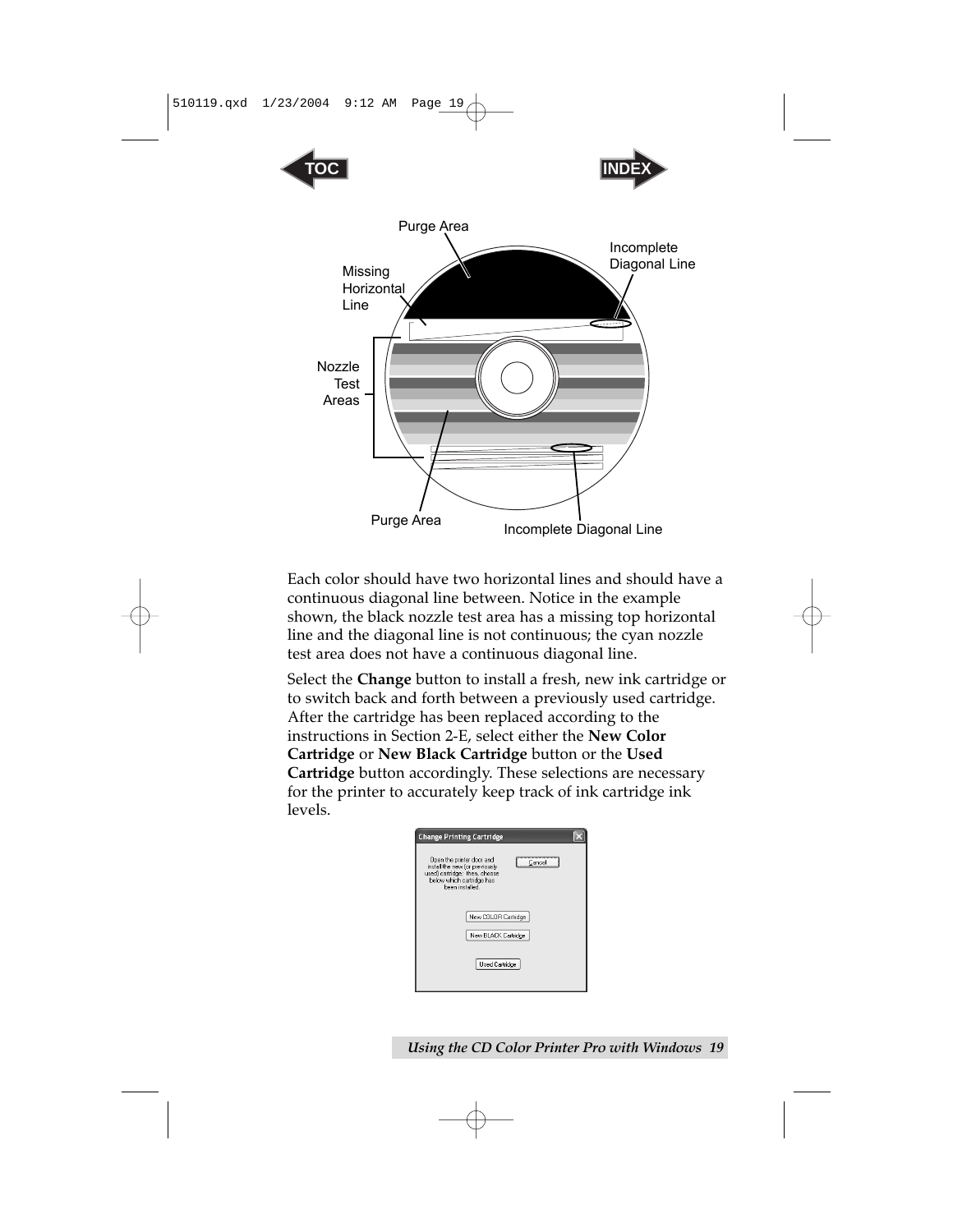<span id="page-27-0"></span>



This section displays options for fine-tuning the position of your printed image, changing the size of a CD's nonprintable center, and also performing a bi-directional calibration. The following gives a complete description of each of the Calibration options.



The **Center Size** adjustment enlarges the non-printable center if a positive number is entered and reduces its size if a negative number is entered. As a rule, an adjustment of 12 pixels is equivalent to approximately 1 millimeter. For printing on CD's you should always keep the Clip Outer Circle and Clip Inner Circle checked or enabled.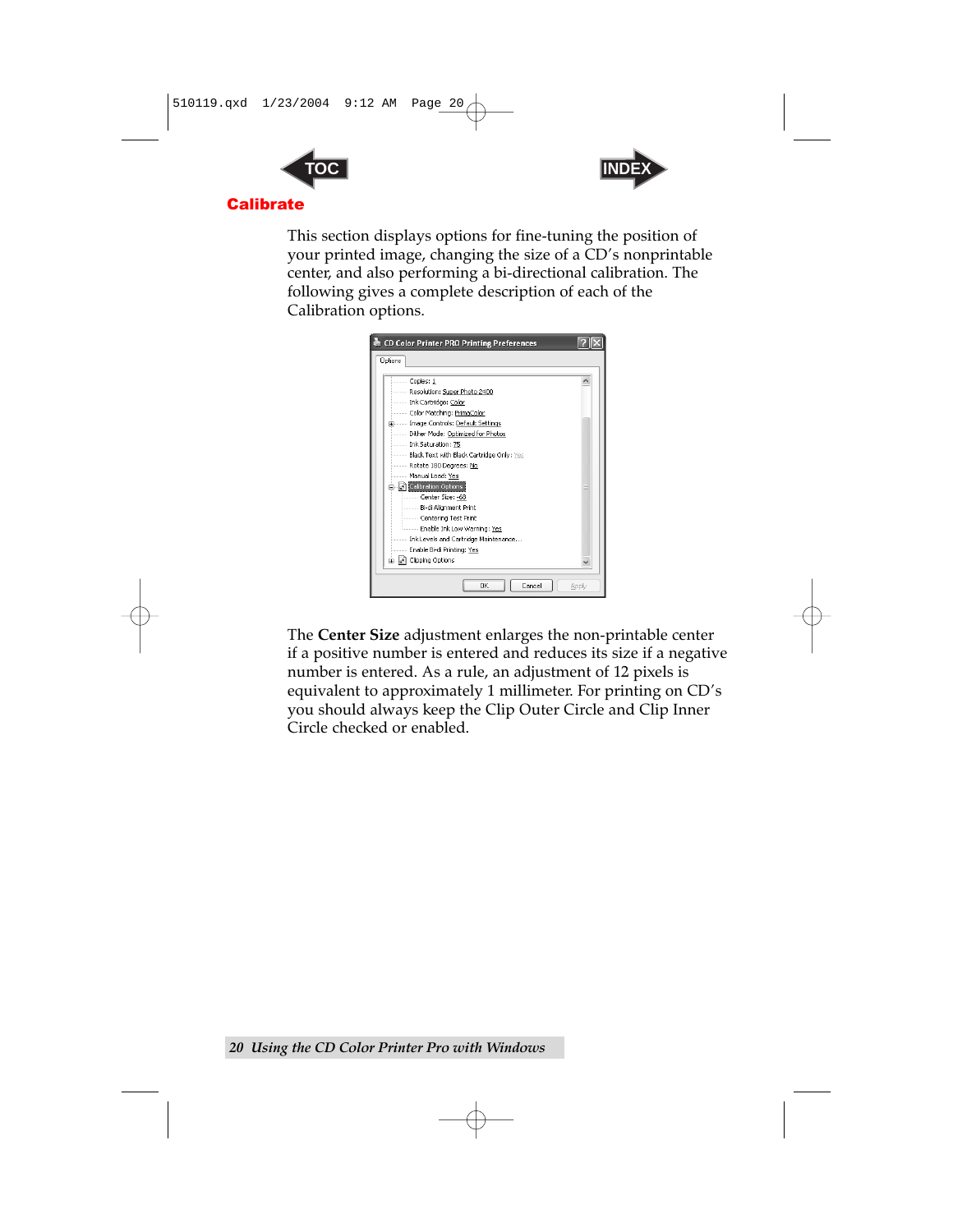



The **Bi-di Calibration Print** button will perform a test print to calibrate the bi-directional printing and also the color-to-black offset values. Place a CD in the printer tray before clicking on this button. Your print should look something like this:



After the test print completes enter the numbers which match best to complete the calibration.

The **Enable bi-di printing** check box enables bi-directional printing for the fastest throughput. When checked (enabled) it is important to perform a Bi-di Calibration every time a new cartridge is installed. For slower uni-directional printing uncheck (disable) the Enable bi-di printing check box; in this case a Bi-di Calibration is not necessary.

Note that your printer comes from the factory pre-calibrated to print the image in the center of the CD. You can use the **Centering Test Print** option if you need to fine-tune this location*.*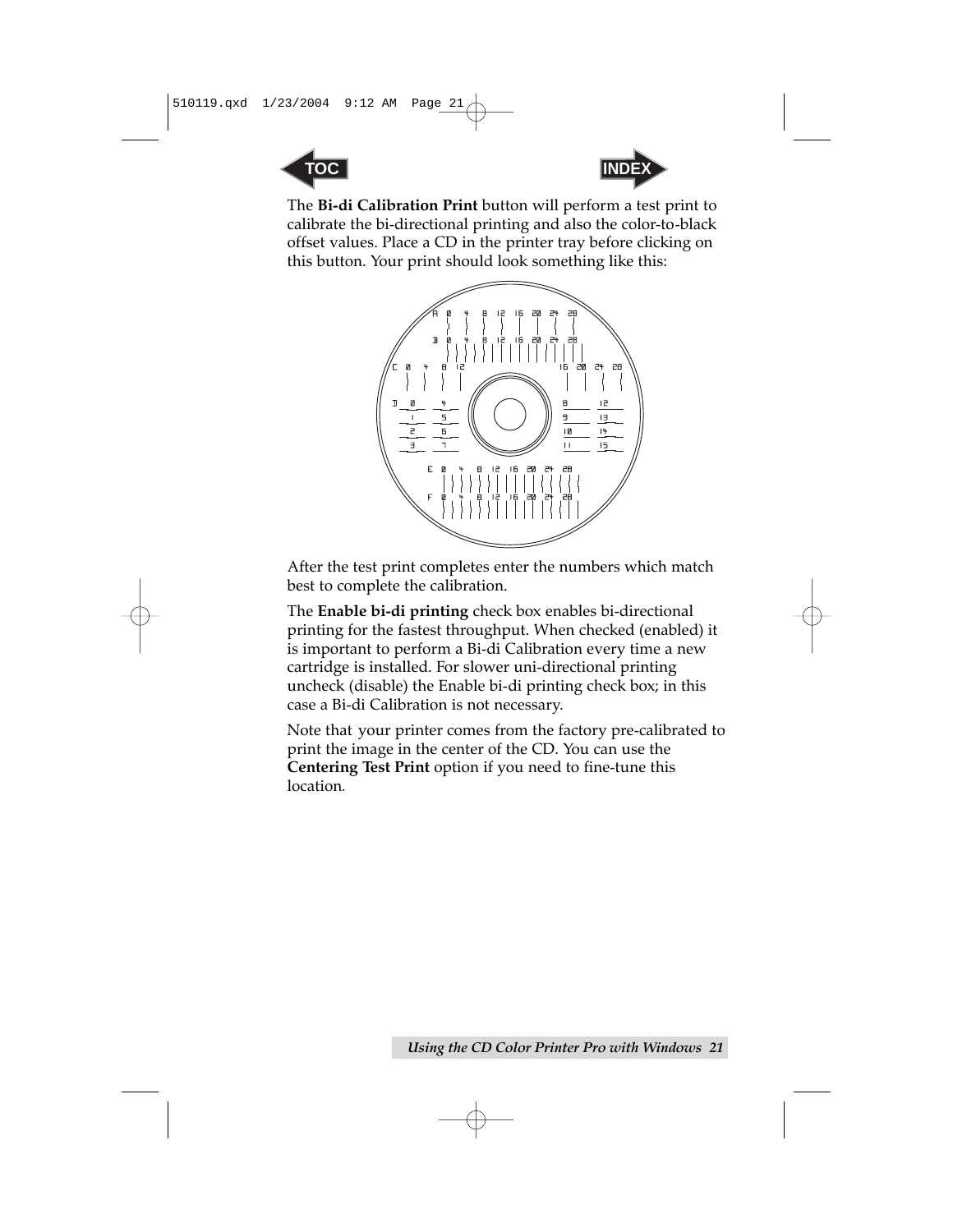



To do this, refer to the following steps:

- 1. Verify that a CD tray is installed in the printer. Also, verify that the printer is powered ON and that it is connected to your computer. (Do not use a cardboard CD template for best accuracy).
- 2. Click on the **Centering Test Print** button of the Image Placement box within the Calibration window. The printer will begin printing the calibration test print.



- 3. When the print is complete, rotate the CD  $180^\circ$  in the CD Tray and repeat step 2 using the same CD.
- 4. When the second run of the print is compete, you should have a test print that looks like the following:



- 5. Along the Vertical axis of the printed CD template, find the number whose lines touch. For example, in the above illustration, the number would be 0. Enter that number into the Vertical box of the Calibration window. Repeat this same step for the Horizontal axis. In the above illustration this number would be 0.
- 6. Select the **OK** button. The numbers you entered will be sent and stored inside the printer's memory. Your images should now reflect any changes you made. Note that the numbers always are shown as 0,0 initially and these values sent are added to or subracted from the currently stored offsets.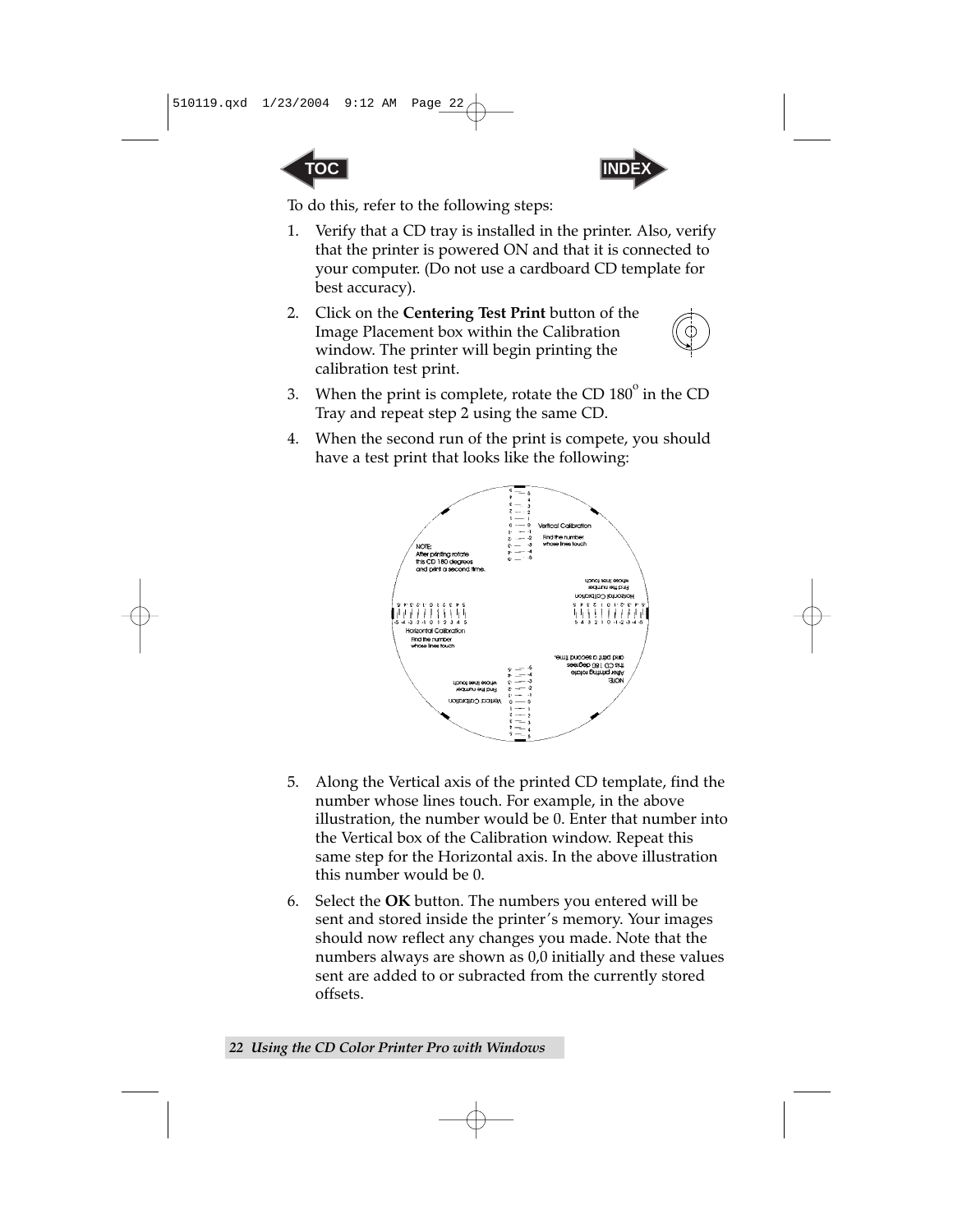



#### <span id="page-30-0"></span>D. PRINTING A CD

Now that you have hooked up the printer, loaded the print supplies, and installed the printer driver, you are ready to print your first CD. Follow these steps to print your first image:

- 1. Go to your favorite graphics application program. Or, install and open the Windows CD creation software included with your printer.
- 2. Open or create the image file you wish to print. If using a program other than the included Windows CD creation software, you will need to create a custom page or canvas size in your program according to the type of label you intend to create. The following tips will help you do this:
	- If creating a label for a **CD,** set your page size to 4.567" x 4.567" (116 x 116mm). Although your image will appear square on screen, the printer driver will automatically crop your image to the round shape of a CD for printing. The driver will also automatically crop out the center 1.73" (44mm) of your image to accommodate a CD's non-printable center hub (more or less if you change the center size in the Calibration tab). If you would like to better visualize where the round outside edge and the round non-printable center of a CD will fall in relation to your image, simply draw one circle with a 4.567" (116mm) diameter and another with a 1.73" (44mm) diameter. Then, center both circles within your active page or canvas area. These circles will serve as a guide while designing your image. Be sure to delete these circles before printing.
- 3. Once you have created your image and are ready to print, select **Print Setup** (or the equivalent) from the program's File menu to verify that the printer driver settings are correct for your image. Be sure the proper Ink Cartridge options are selected according to the supplies you have installed in the printer. Once the driver is set, select **Print** from the program's File menu.
- 4. The printer driver will then begin to process the image. Depending upon the size of the image and the processing speed of your computer, processing time can take from several seconds to a minute or so.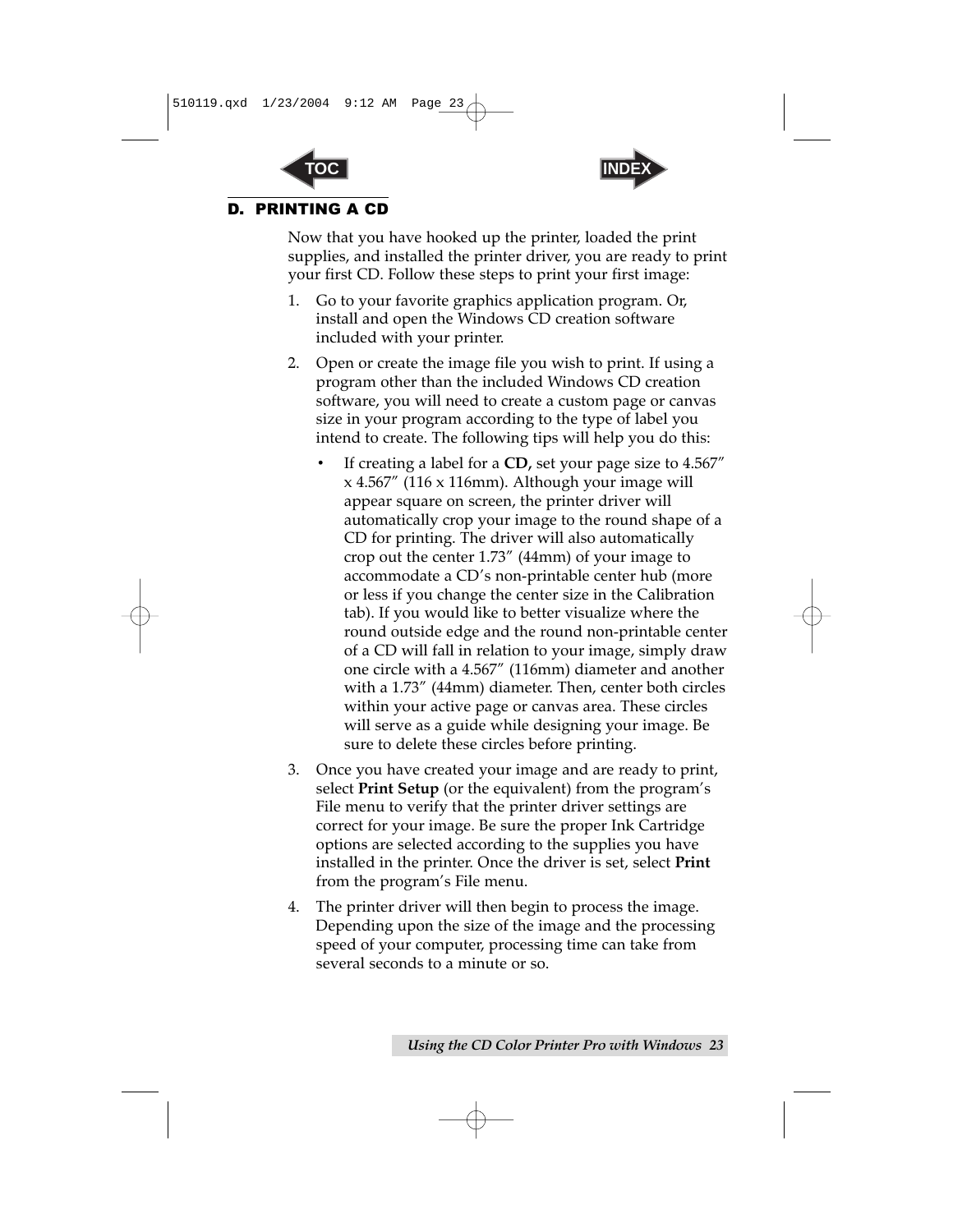<span id="page-31-0"></span>



5. Once processing is complete, the printer will begin to print. Print time will vary depending on whether you are printing with color or monochrome cartridges and on which Print Quality setting you selected. When printing is complete, the CD Tray will automatically open and remain fully extended until the next print job is received.

#### E. CREATING A PRINT FILE (\*.PRN)

If you are using the CD Color Printer with a duplication system, it may be necessary to print your image to a \*.PRN file on your hard drive. This is also useful for a print job that doesn't change and has to be printed often. This is because a print (\*.PRN) file contains the bit-for-bit information that is to be printed to the disc surface.

A print file is created in most applications by selecting a **Print to File** option in the Print Dialog Window. If your application does not have a Print to File option, you must change the printing port under the printer properties to set it to File rather than a LPT or USB port. This is done as follows:

- 1. Click the **Start** button, point to Settings, and select Printers.
- 2. Right-click the CD Color Printer icon from the Printers Folder and select properties.
- 3. Select the ports tab and select the "File" option.

You are now ready to create a print file. First, make certain you have your driver properties (i.e. cartridge type, print resolution, color matching, etc) set the way you want them. Please note that a print file has all driver settings built into that file at the time of creation. Once this file is created it cannot be changed. For example, if a print file was created with the cartridge type set to color, you can only print using a color cartridge. If you change to a monochrome cartridge, the print file will not work. You would have to recreate the print file with the driver properties set to monochrome in order for it to work properly. Also, you will need to disable the **32 Print Spooler** and **Write Direct to Port** options in order to create a print file; these are options to control data flow through a parallel port and do not apply to saving files to a hard drive.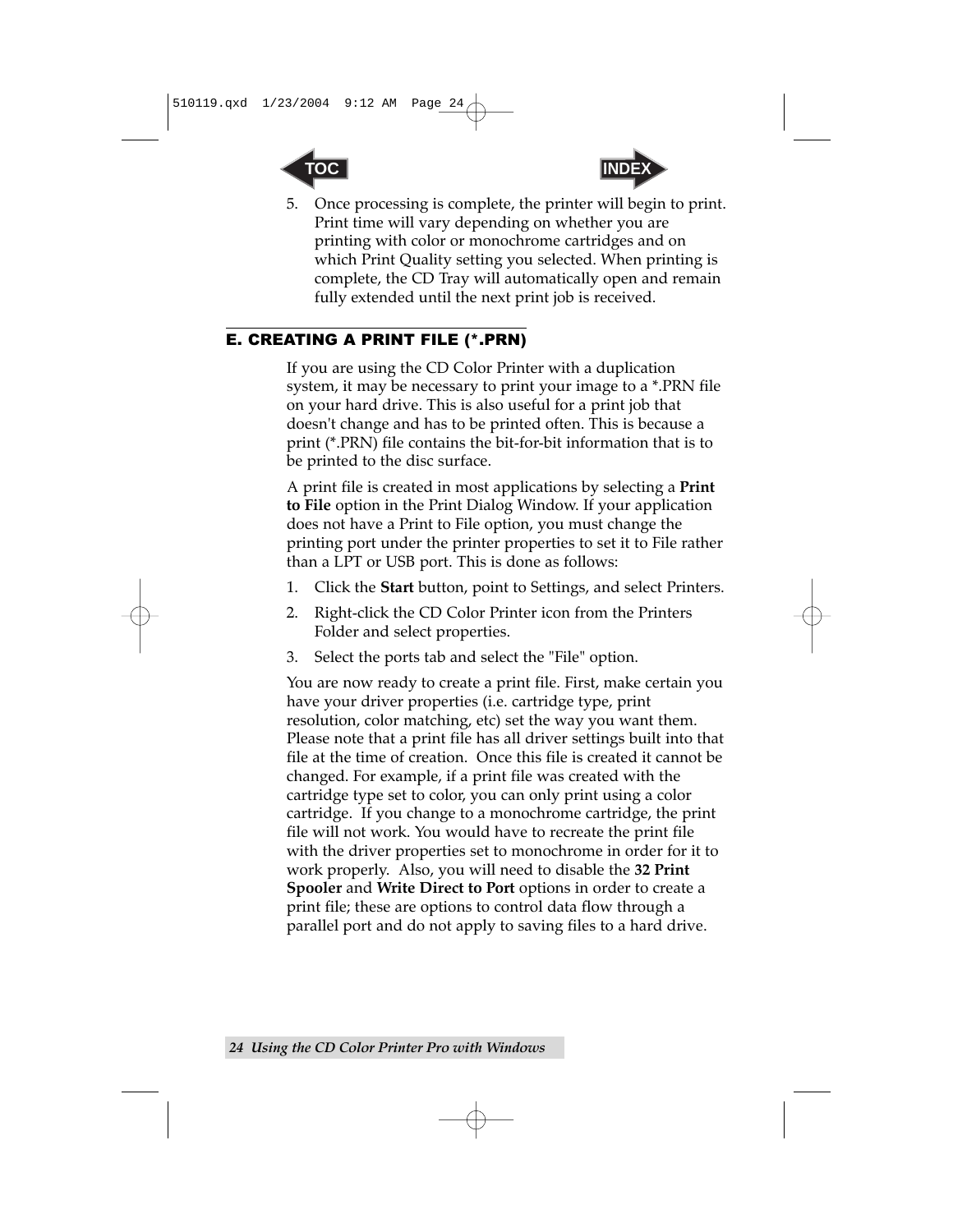<span id="page-32-0"></span>



Once you are confident of your driver settings, simply click **Print**. When using Windows 2000 or XP you will be prompted for the name, but not the destination path. The file destination is determined by your operating system. To find the file after it is created, simply search for that file using the Find File feature found on the Start Menu. Each time a file is created it should be saved in this location. It does ne matter where you save the file to, but you will want to name the file with the PRN file extension or it may not work properly.

#### F. CREATING PRN FILES IN SURETHING CD LABELER

Printing to a file is a good way to spool a print file for use with automated duplication.

- a. Open up SureThing CD Labeler
- b. Create or Open up an already created file.
- c. Go to **File** on the menu bar.
- d. Select **Print**.
- e. Select the **Advanced** button at the bottom left corner of the print window.
- f. Check the **Print to File** check box and select **OK**
- g. Select **OK** to print.
- h. When prompted to provide an Output Filename, type in a name that you want to give the PRN file (ex. test.prn). Make sure to type in the extension .prn when creating the output file. If you want to directly specify where you want to save the PRN file, you may directly specify it at this time (ex.  $C:\My$  Documents \test.prn). If you do not provide a path, the file will most likely be copied to the, **My Documents** folder. If not, you may search for it using the Search feature from your Start menu.

*Please Note: If you wish to print directly from SureThing, you will need to disable Print to File in the Advanced options.*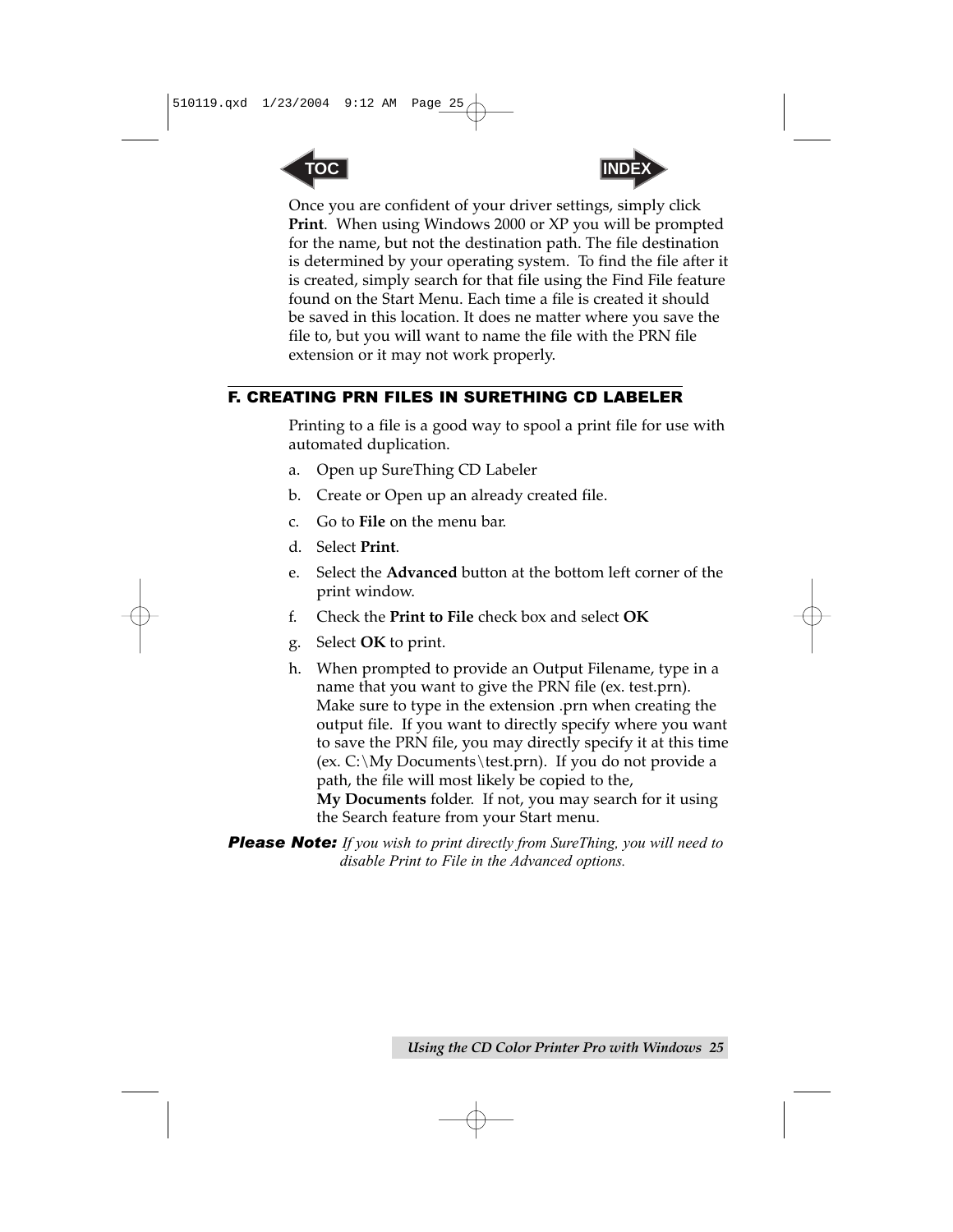



### <span id="page-33-0"></span>**Section 4: Interpreting the Printer's Indicator Lights**

The **Power** and **Busy** LED indicator lights located on the top of the printer can tell you a lot about what is happening inside the printer. To accurately interpret what it means when these lights are on, off, or flashing, please refer to the following:



**Power Light © Busy Light Printer** 

| on solid                                                | off              | Is ready to receive a print job.                                                                                                                                                                                                                                                                             |  |
|---------------------------------------------------------|------------------|--------------------------------------------------------------------------------------------------------------------------------------------------------------------------------------------------------------------------------------------------------------------------------------------------------------|--|
| on solid<br>on solid                                    |                  | Is processing and printing an image.                                                                                                                                                                                                                                                                         |  |
| on solid<br>blinking slowly                             |                  | Has received a print job and is<br>waiting for you to load CD media<br>or has a print media jam.                                                                                                                                                                                                             |  |
|                                                         |                  | If media loading is required, simply<br>load media into the CD Tray<br>according to Section 2-C and press<br>the $\blacksquare$ = CD Tray button to resume<br>printing. If print media is jammed,<br>clear the media from the printer and<br>turn the printer OFF and ON to reset<br>for the next print job. |  |
| both lights are blinking<br>alternately with each other |                  | Waiting for a cartridge to be installed<br>and the Ink Cartridge button to be<br>pressed.                                                                                                                                                                                                                    |  |
|                                                         |                  | See Section 2-B or 2-E for more<br>information on changing or replacing<br>ink cartridges.                                                                                                                                                                                                                   |  |
| on solid                                                | flashing rapidly | The tray or the carrier has stalled.<br>Turn the unit OFF and ON again. You<br>may need to clear an obstruction such<br>as a jammed disc.                                                                                                                                                                    |  |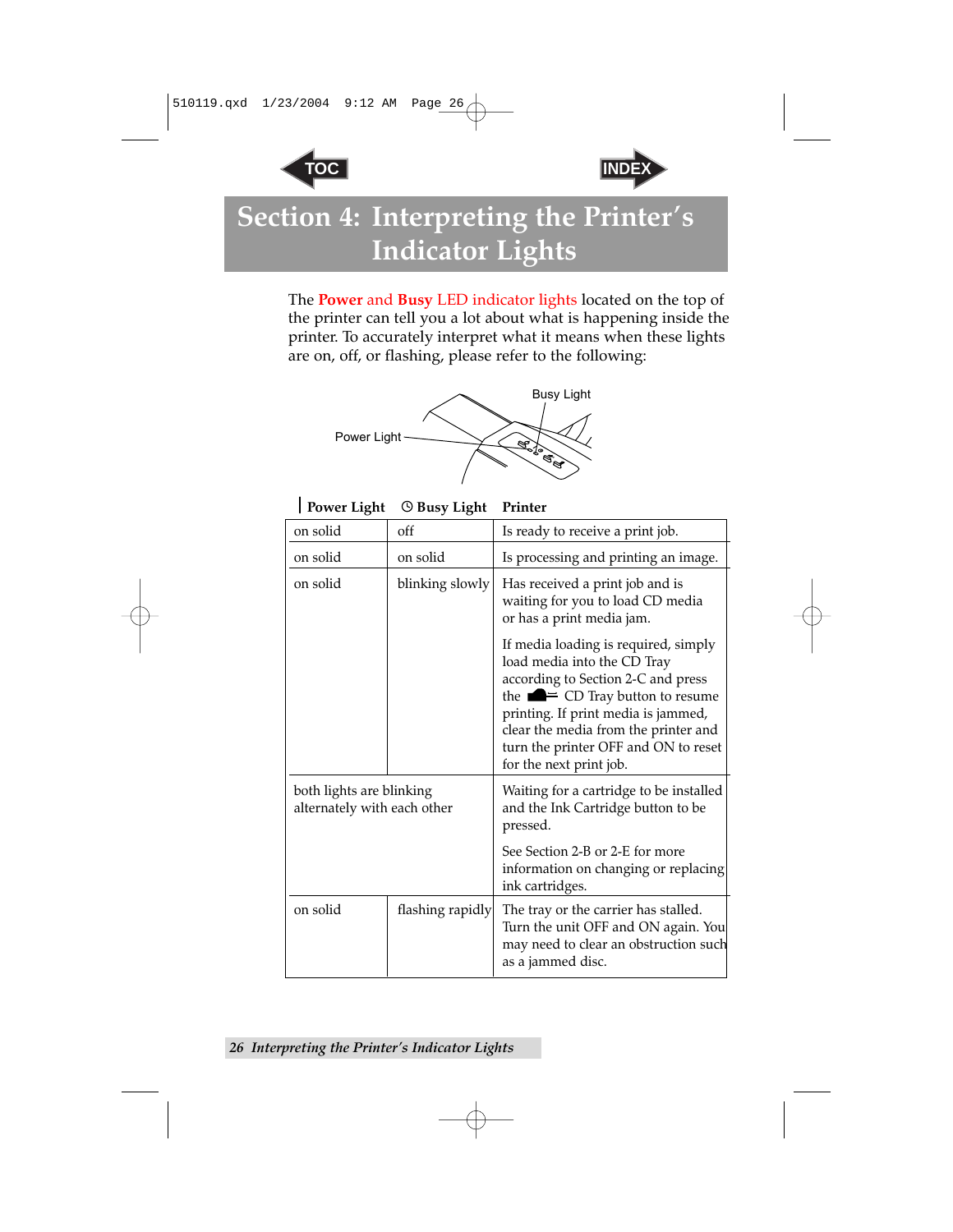

| <b>Power Light</b>                                                                           | <b><i>O</i></b> Busy Light | Printer                                                                                                                                                                                                                                                                                                                                                                                                                                                                            |
|----------------------------------------------------------------------------------------------|----------------------------|------------------------------------------------------------------------------------------------------------------------------------------------------------------------------------------------------------------------------------------------------------------------------------------------------------------------------------------------------------------------------------------------------------------------------------------------------------------------------------|
| flashing<br>rapidly                                                                          | on solid                   | Cartridge Problem. Either the wrong<br>cartridge or no cartridge is installed.<br>If the proper cartridge is installed,<br>but the error continues, the printer<br>may not be able to properly detect<br>the cartridge. There is a multi-colored<br>barcode label on the bottom of the<br>ink cartridge which the printer uses<br>to identify the cartidge. If this label is<br>damaged, the cartridge may not be<br>detected properly.                                            |
| Both lights are flashing at the<br>same time rapidly and the<br>printer has paused.          |                            | Ink Low Warning. You can either<br>replace the cartridge now (see Section<br>2-B or 2-E) or you can press the CD<br>Tray button to continue printing.<br>Note: If you do replace the cartridge<br>now then the ink levels will be<br>cleared. (It assumes you replaced<br>with a fresh cartridge.) If you instead<br>press the CD Tray button to<br>continue then the ink levels will not<br>be cleared and you will not be<br>warned again until a new cartridge<br>is installed. |
| Both lights are blinking at the<br>same time in this sequence:<br>five blinks, pause, repeat |                            | Waiting for you to specify if you've<br>installed a new COLOR Cartridge<br>or a new Black Cartridge. Press the<br>Power button to specify a new<br>COLOR Cartridge or press the Ink<br>Cartridge button to specify a new<br>Black Cartridge. You will get to this<br>point by first pressing the Ink<br>Cartridge button, installing a new<br>cartridge and then pressing and<br>holding the ink cartridge button.<br>See Section 2-E for more details.                            |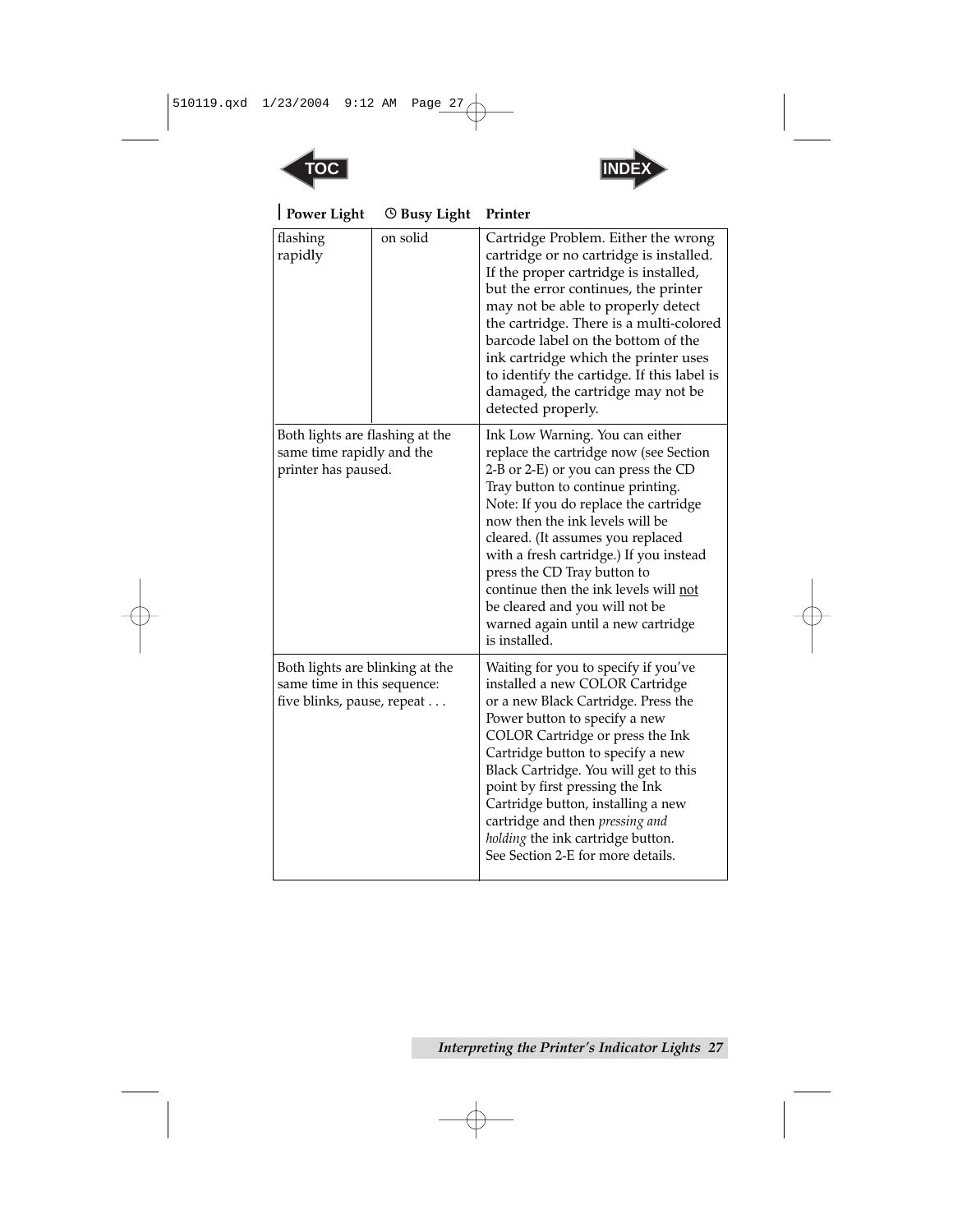



### <span id="page-35-0"></span>**Section 5: Maintaining the Printer**

The CD Color Printer Pro is designed to require very little maintenance. Nevertheless, there are a few procedures you can perform on a regular basis or as needed to ensure your printer's best performance.

#### A. CLEANING THE INK CARTRIDGE NOZZLES

It may be necessary to clean the ink cartridge nozzles if the printer does not seem to be laying down ink evenly or if you suspect an ink cartridge nozzle has become slightly dried out or clogged. Refer to the cleaning procedure explained within the **Cartridge** button description of Section 3-D to clean the cartridge nozzles.

#### B. CLEANING THE CD TRAY AND PRINTER CASING

If ink gets on the printer's CD Tray, it may stain if left on the tray too long. To avoid this, simply wipe off any ink from the CD Tray as soon as you notice it. Use a lint-free cloth *slightly* moistened with water to wipe off the CD Tray. If necessary, use these same items to wipe off the outside casing of the printer. **Always disconnect your printer's power cord before cleaning.** Resume printer operation only after the printer is completely dry.

#### C. CLEARING A CD MEDIA JAM

If CD Media becomes jammed inside the printer, first press the  $\blacksquare$   $\equiv$  CD Tray button to try and eject the media. If this does not work, turn the printer power OFF and gently try to clear or remove the CD media manually.

#### D. TECHNICAL SUPPORT

If you have difficulty operating your CD Color Printer Pro, the procedures in this manual should, in most cases, solve the problem. If you still have difficulty, contact the technical support number listed on the insert included in the supply pack.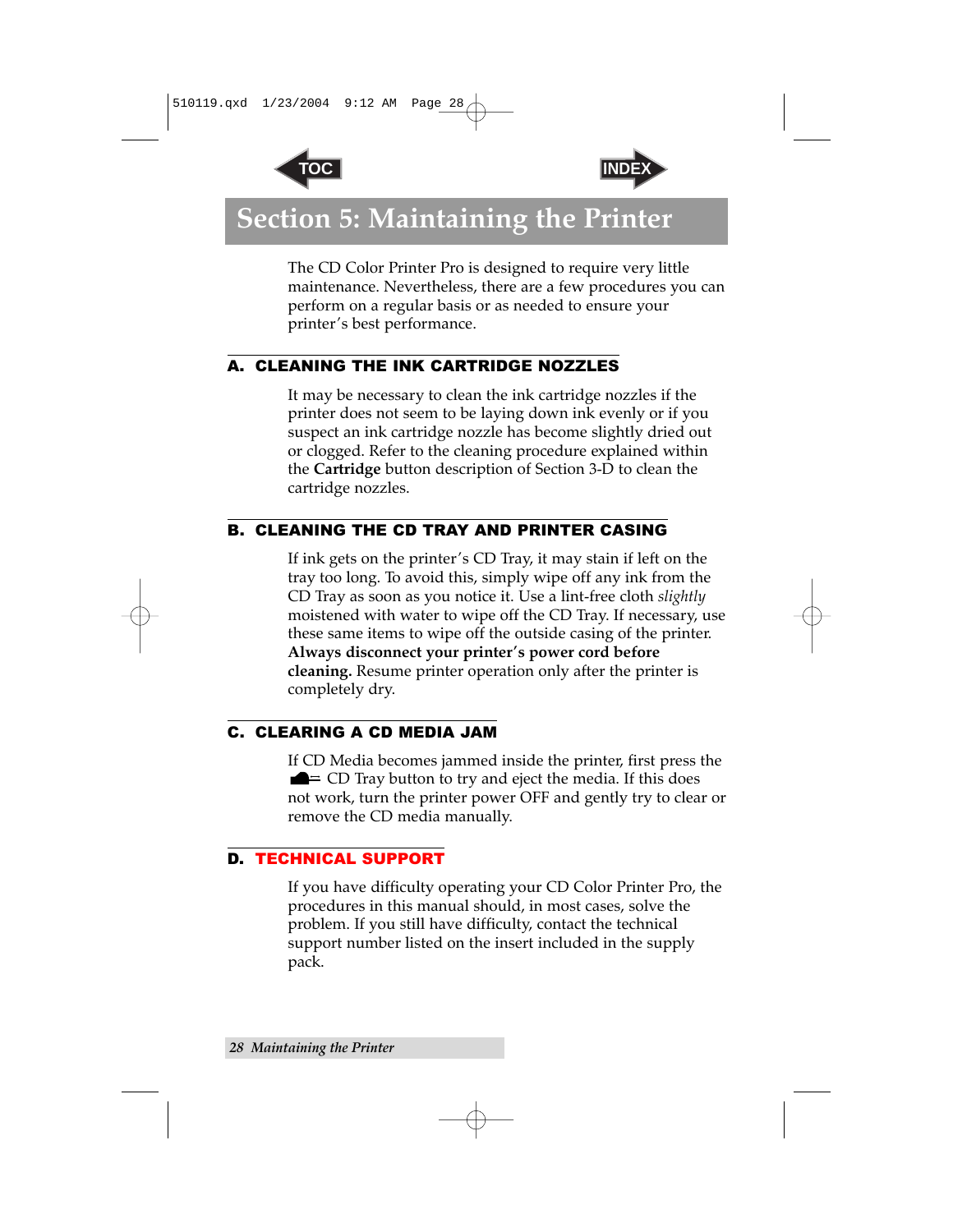



## <span id="page-36-0"></span>**Section 6: Technical Specifications**

| Model:<br><b>Print Method:</b>  | CD Color Printer Pro<br>Ink-Jet                                                                                                                        |
|---------------------------------|--------------------------------------------------------------------------------------------------------------------------------------------------------|
| <b>Printing Resolution:</b>     | 2400 x 1200 dpi, 1200 x 1200 dpi, 600 x 600 dpi, or                                                                                                    |
| <b>Print Speed:</b>             | 600 x 300 dpi (driver selectable)<br>Depends upon percentage of coverage and print mode<br>selected:                                                   |
|                                 | About 111 seconds for 100%, full-color coverage, Photo 2400                                                                                            |
|                                 | About 60 seconds for 100%, full-color coverage,<br>Presentation 1200 (default)                                                                         |
|                                 | About 51 seconds for 100%, full-color coverage, Best 600                                                                                               |
|                                 | About 34 seconds for 100%, full-color coverage, Normal 600                                                                                             |
|                                 | About16 seconds for 100%, full-color coverage, Fast 600                                                                                                |
|                                 | About 2 seconds for 15% coverage, black monochrome,<br>Fast 600.                                                                                       |
| Colors:                         | 16.7 million with black monochrome                                                                                                                     |
| <b>Ink Types:</b>               | Dual-cartridge 3-Color (C, M, Y) and black monochrome (K)                                                                                              |
| <b>Color Matching:</b>          | PrimaColor™ color matching software included                                                                                                           |
| <b>Media Types:</b>             | Printable-surface 120mm CD-R or DVD-R; also supports<br>58mm x 86mm printable-surface business card CDs with<br>optional adapter kit (sold separately) |
| <b>Printer Drivers:</b>         | Windows 2000/XP                                                                                                                                        |
| Data Interfaces:                | Centronics-type parallel; also works with most USB to<br>Parallel cables for USB-only PCs                                                              |
| Minimum System<br>Requirements: | Pentium®-class computer or better, 64MB RAM, 100MB<br>free hard drive space                                                                            |
| <b>Control Interface:</b>       | TTL-level signals for busy printing, tray open/close, etc.;<br>available on rear-panel 6-pin mini-DIN connector                                        |
| Label Editing Software:         | SureThing™ First Edition Software for Windows included                                                                                                 |
| Maximum Print Width:            | 4.72" (120 mm)                                                                                                                                         |
| <b>Electrical Ratings:</b>      | 30 VDC, 0.8A                                                                                                                                           |
| <b>Adapter Types:</b>           | 100 VAC, 120-127 VAC, 220-240 VAC                                                                                                                      |
| Certifications:                 | UL, UL-C, CE, FCC Class B                                                                                                                              |
| Dimensions:                     | $7.5$ "H x 17"W x 10.5"D (190mmH x 432mmW x 266mmD)                                                                                                    |
| Weight:                         | 9.3lbs $(4.3 \text{ kg})$                                                                                                                              |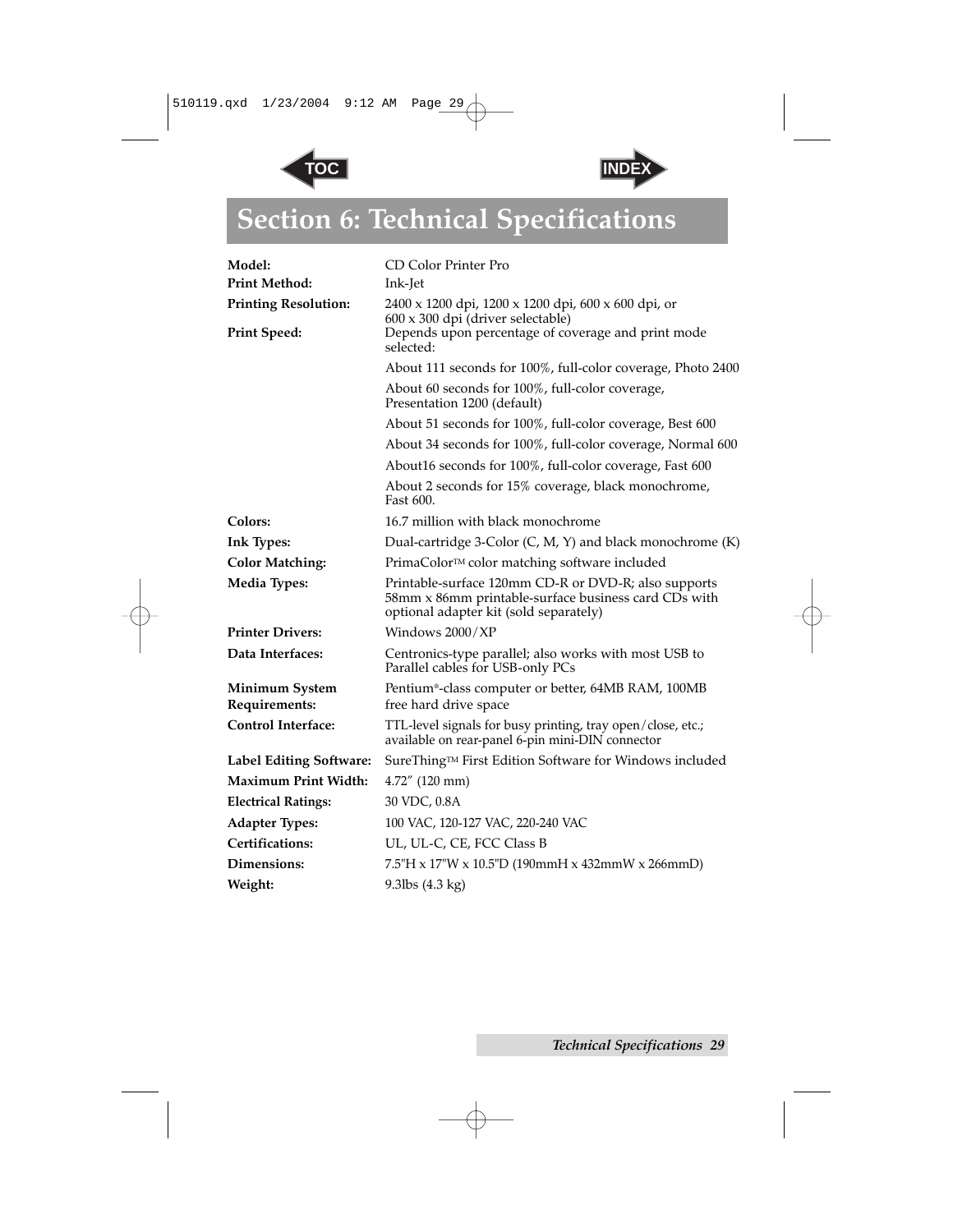



### <span id="page-37-0"></span>**Appendix A: Interfacing Information**

#### A. INTRODUCTION

The CD Color Printer Pro is equipped with a standard 8-bit centronics-type parallel interface port. This communication port is the means through which the printer receives data from your computer. Contact technical support if you need more information on the parallel port specifications.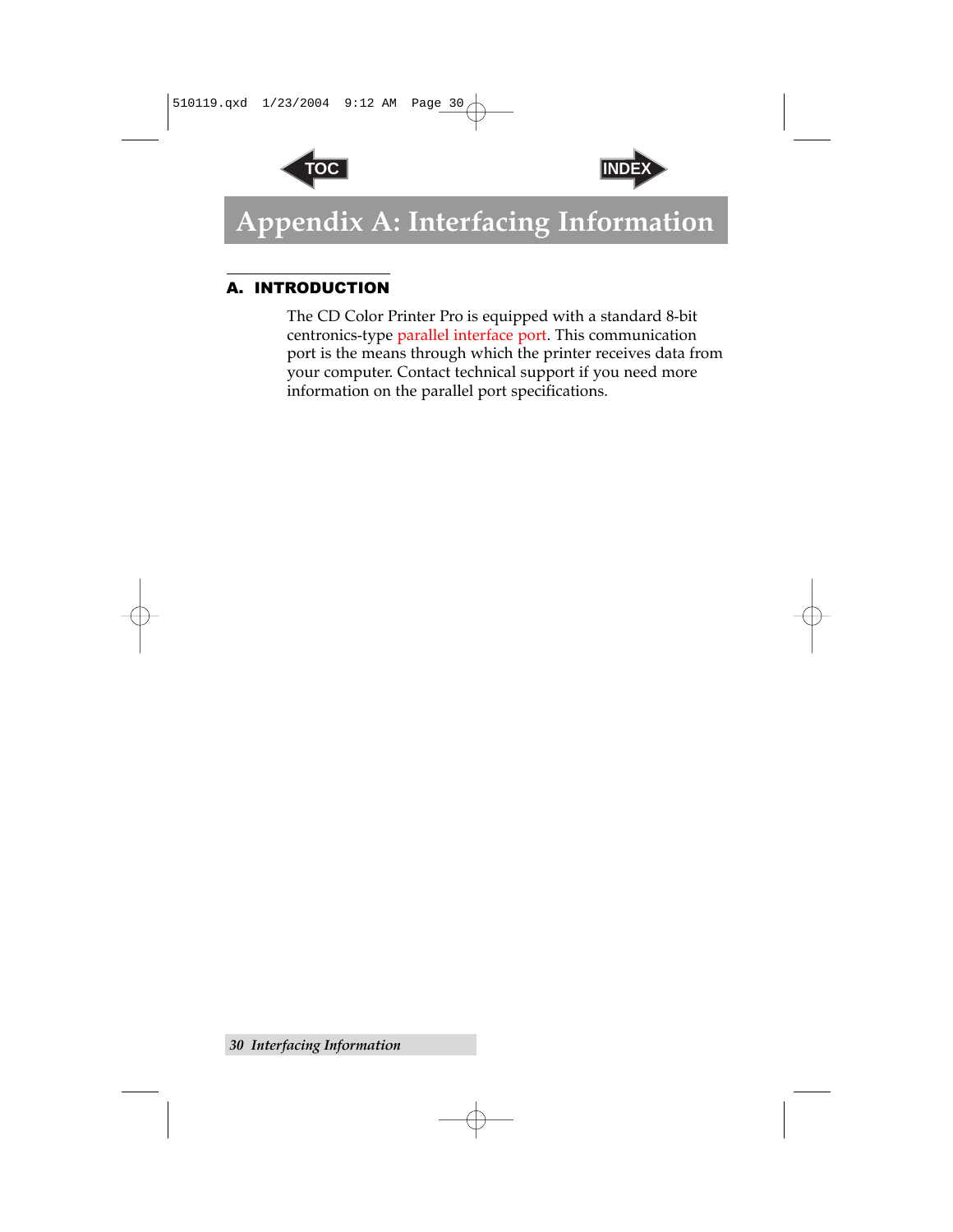



#### <span id="page-38-0"></span>**B. 6-PIN MINICIRCULAR AUXILIARY INTER**

The 6-pin minicircular auxiliary interface is used for connecting the printer with auxiliary equipment such as a CD transporter/ auto-loader.

Pin assignments are as follows:



Uses 5v logic @ 5mA

| <b>Pin Number</b> | <b>Signal Description</b>                                                            |
|-------------------|--------------------------------------------------------------------------------------|
|                   | Busy - Output is high when the printer is busy<br>or moving the CD Tray.             |
| 2                 | Tray Out - Output is high when the CD Tray<br>is fully ejected.                      |
| 3                 | Tray In - Output is high when the CD Tray is<br>fully inserted.                      |
| 4                 | CD In - Output is high when the CD Tray is in<br>and a CD is present.                |
| 5                 | Ground.                                                                              |
| 6                 | Tray In/Out - A low input moves the CD Tray<br>in if it is out, and out if it is in. |

#### **TABLE A-1: Auxiliary Interface Pin Assignments**

*NOTE: Pins 1-4 are low if the printer is plugged in but the power has been turned off using the printer's Power Button*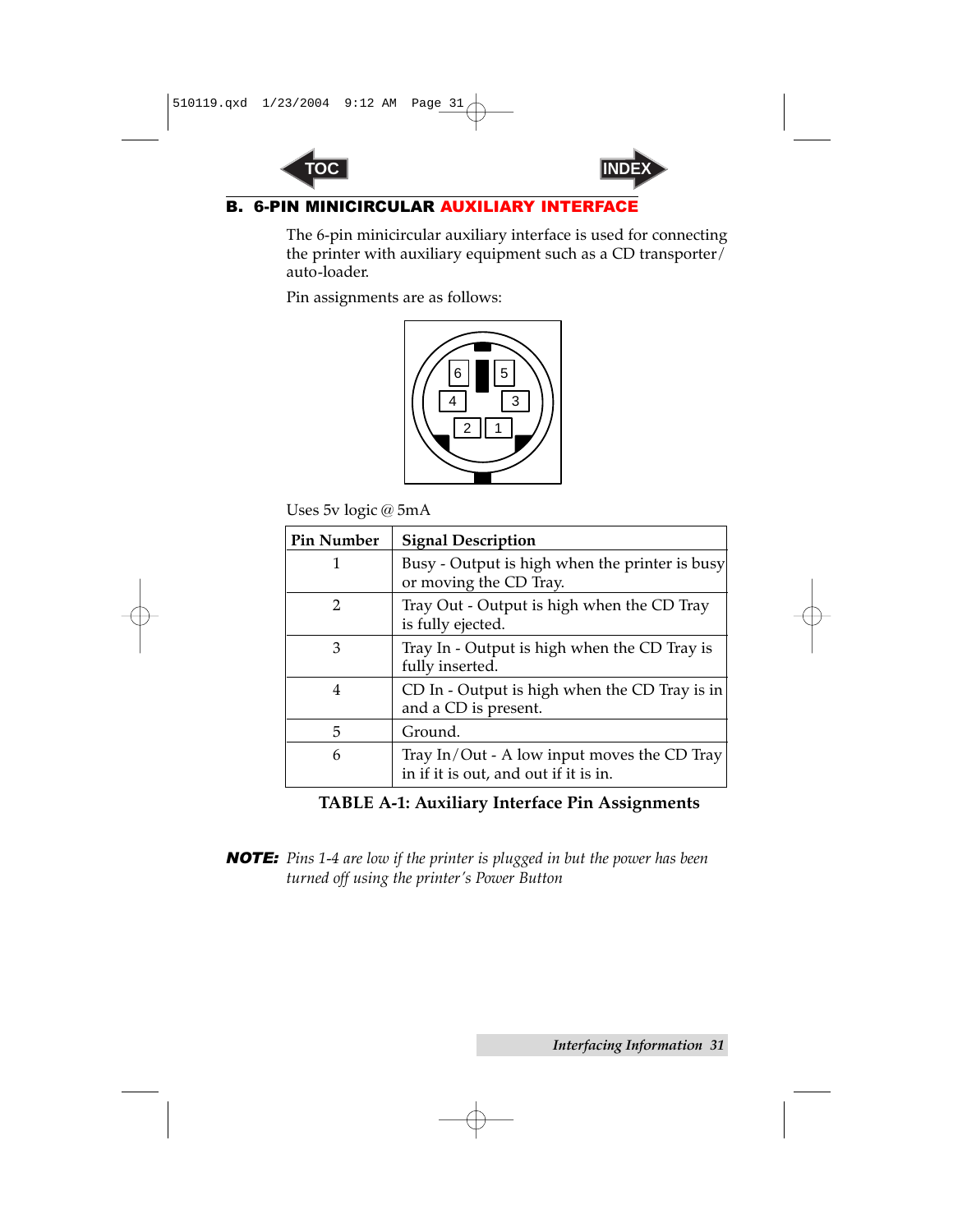<span id="page-39-0"></span>